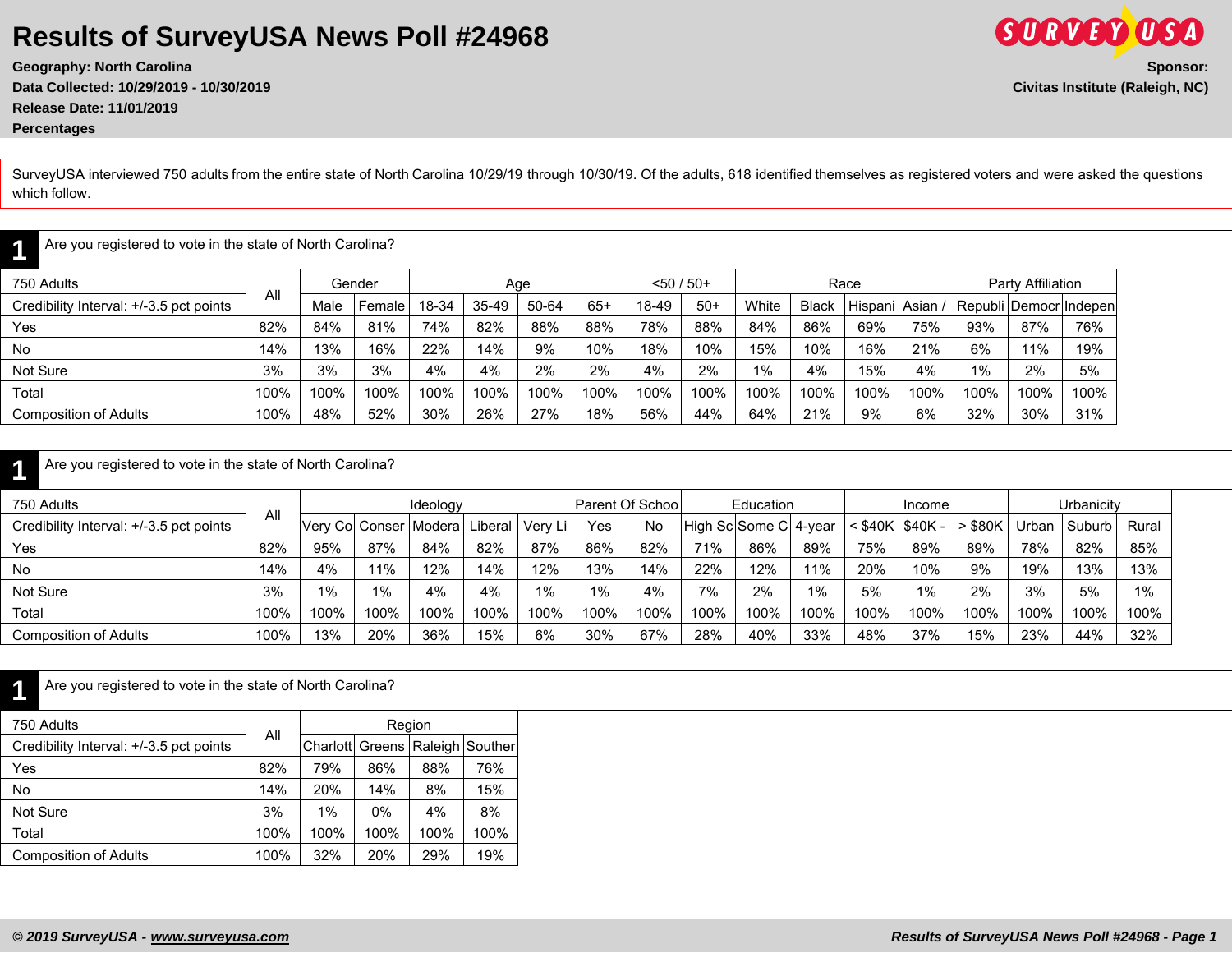**Geography: North Carolina Sponsor: Data Collected: 10/29/2019 - 10/30/2019 Civitas Institute (Raleigh, NC) Release Date: 11/01/2019**

**Percentages**

| Based on what you know, do North Carolina public schools receive too little funding? Too much funding? Or the right amount of funding to provide children with a sound basic education? |      |      |        |       |       |       |       |       |               |       |              |                 |       |      |                   |                          |
|-----------------------------------------------------------------------------------------------------------------------------------------------------------------------------------------|------|------|--------|-------|-------|-------|-------|-------|---------------|-------|--------------|-----------------|-------|------|-------------------|--------------------------|
| 618 Registered Voters                                                                                                                                                                   |      |      | Gender |       |       | Age   |       |       | $< 50 / 50 +$ |       |              | Race            |       |      | Party Affiliation |                          |
| Credibility Interval: +/-4.4 pct points                                                                                                                                                 | All  | Male | Female | 18-34 | 35-49 | 50-64 | $65+$ | 18-49 | $50+$         | White | <b>Black</b> | Hispani Asian / |       |      |                   | Republi Democr   Indepen |
| Too Little                                                                                                                                                                              | 73%  | 69%  | 77%    | 71%   | 68%   | 74%   | 80%   | 70%   | 76%           | 73%   | 73%          | 57%             | 86%   | 68%  | 81%               | 73%                      |
| Too Much                                                                                                                                                                                | 5%   | 6%   | 4%     | 8%    | 5%    | 4%    | $1\%$ | 7%    | 3%            | 5%    | 4%           | 13%             | $0\%$ | 5%   | 2%                | 5%                       |
| <b>Right Amount</b>                                                                                                                                                                     | 13%  | 17%  | 9%     | 12%   | 16%   | 11%   | 13%   | 14%   | 12%           | 15%   | 8%           | 10%             | 11%   | 18%  | 8%                | 13%                      |
| Not Sure                                                                                                                                                                                | 9%   | 8%   | 10%    | 9%    | 10%   | 11%   | 6%    | 9%    | 9%            | 7%    | 14%          | 20%             | 2%    | 8%   | 9%                | 9%                       |
| Total                                                                                                                                                                                   | 100% | 100% | 100%   | 100%  | 100%  | 100%  | 100%  | 100%  | 100%          | 100%  | 100%         | 100%            | 100%  | 100% | 100%              | 100%                     |
| <b>Composition of Registered Voters</b>                                                                                                                                                 | 100% | 49%  | 51%    | 27%   | 26%   | 29%   | 19%   | 52%   | 48%           | 65%   | 22%          | 7%              | 5%    | 36%  | 32%               | 28%                      |

**2** Based on what you know, do North Carolina public schools receive too little funding? Too much funding? Or the right amount of funding to provide children with a sound basic education?

| 618 Registered Voters                   |      |                              |      | Ideology |         |         |      | Parent Of School |                       | Education |      |                             | Income |           |       | Urbanicity |       |
|-----------------------------------------|------|------------------------------|------|----------|---------|---------|------|------------------|-----------------------|-----------|------|-----------------------------|--------|-----------|-------|------------|-------|
| Credibility Interval: +/-4.4 pct points | All  | Very Col Conser   Modera   L |      |          | Liberal | Verv Li | Yes  | No               | High Sc Some C 4-year |           |      | $<$ \$40K $\sqrt{}$ \$40K - |        | $>$ \$80K | Jrban | Suburb     | Rural |
| Too Little                              | 73%  | 57%                          | 72%  | 75%      | 87%     | 84%     | 76%  | 72%              | 70%                   | 72%       | 76%  | 73%                         | 73%    | 72%       | 72%   | 72%        | 75%   |
| Too Much                                | 5%   | 9%                           | 5%   | 4%       | 2%      | 2%      | 7%   | 4%               | 6%                    | 4%        | 5%   | 5%                          | 3%     | 10%       | 9%    | 4%         | 3%    |
| <b>Right Amount</b>                     | 13%  | 24%                          | 17%  | 9%       | 9%      | 4%      | 12%  | 13%              | 13%                   | 13%       | 13%  | 10%                         | 16%    | 15%       | 11%   | 13%        | 15%   |
| Not Sure                                | 9%   | 10%                          | 6%   | 12%      | 2%      | 10%     | 5%   | 11%              | 11%                   | 10%       | 7%   | 12%                         | 9%     | 2%        | 9%    | 11%        | 7%    |
| Total                                   | 100% | 100%                         | 100% | 100%     | 100%    | 100%    | 100% | 100%             | 100%                  | 100%      | 100% | 100%                        | 100%   | 100%      | 100%  | 100%       | 100%  |
| <b>Composition of Registered Voters</b> | 100% | 15%                          | 22%  | 37%      | 15%     | 7%      | 32%  | 67%              | 24%                   | 41%       | 35%  | 44%                         | 39%    | 17%       | 22%   | 44%        | 34%   |

**2** Based on what you know, do North Carolina public schools receive too little funding? Too much funding? Or the right amount of funding to provide children with a sound basic education?

| 618 Registered Voters                   |      |                                      |      | Region |      |
|-----------------------------------------|------|--------------------------------------|------|--------|------|
| Credibility Interval: +/-4.4 pct points | All  | Charlott  Greens   Raleigh   Souther |      |        |      |
| <b>Too Little</b>                       | 73%  | 73%                                  | 78%  | 66%    | 79%  |
| Too Much                                | 5%   | 5%                                   | 2%   | 7%     | 3%   |
| <b>Right Amount</b>                     | 13%  | 13%                                  | 14%  | 16%    | 8%   |
| Not Sure                                | 9%   | 9%                                   | 6%   | 11%    | 10%  |
| Total                                   | 100% | 100%                                 | 100% | 100%   | 100% |
| <b>Composition of Registered Voters</b> | 100% | 31%                                  | 21%  | 31%    | 17%  |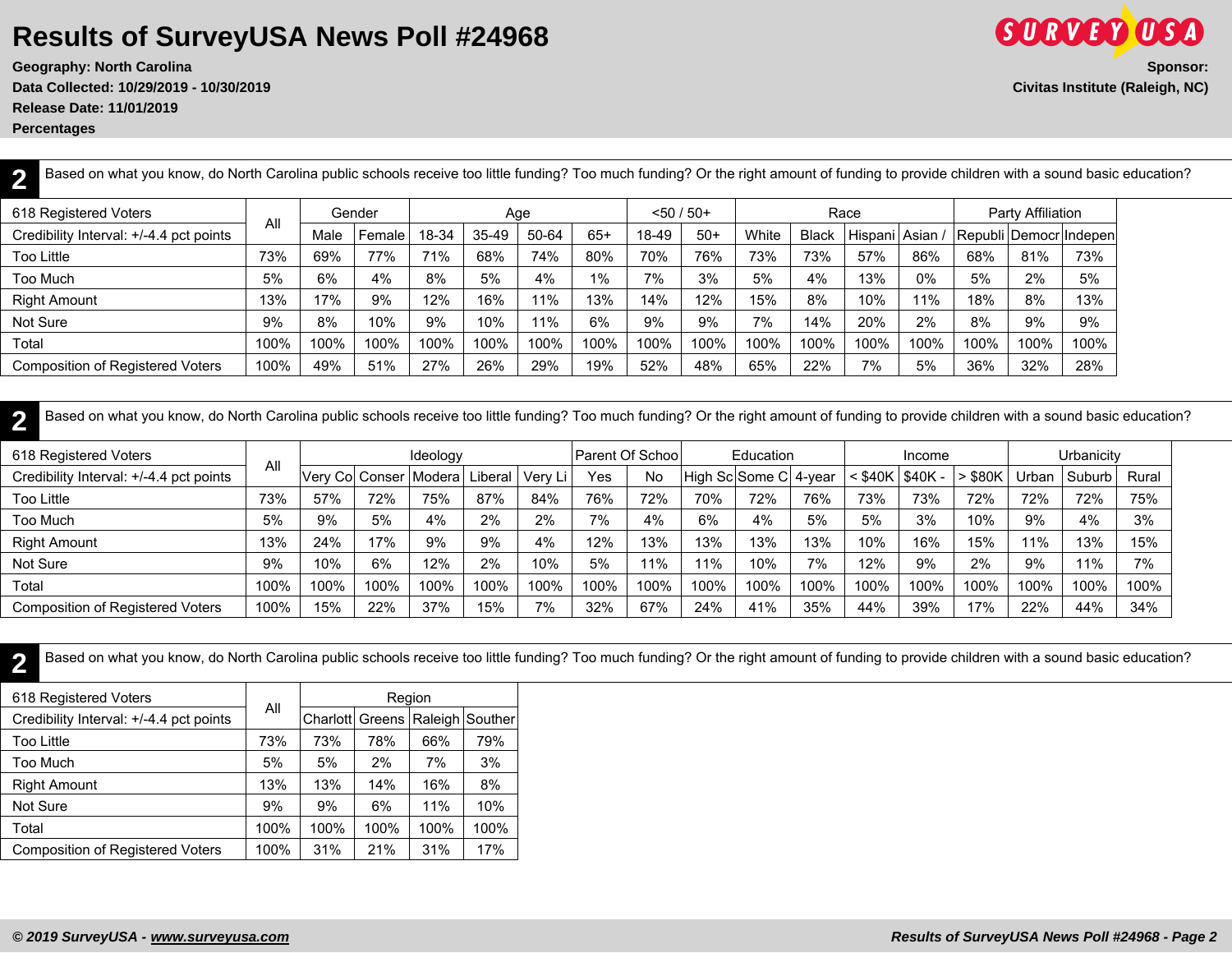**Geography: North Carolina Sponsor: Data Collected: 10/29/2019 - 10/30/2019 Civitas Institute (Raleigh, NC)**

**Release Date: 11/01/2019**

**Percentages**

**3**

| rv.                                     |      |      |        |       |       |       |       |              |       |       |              |               |      |      |                   |                        |  |
|-----------------------------------------|------|------|--------|-------|-------|-------|-------|--------------|-------|-------|--------------|---------------|------|------|-------------------|------------------------|--|
| 618 Registered Voters                   |      |      | Gender |       |       | Age   |       | $< 50 / 50+$ |       |       |              | Race          |      |      | Party Affiliation |                        |  |
| Credibility Interval: +/-5 pct points   | All  | Male | Female | 18-34 | 35-49 | 50-64 | $65+$ | 18-49        | $50+$ | White | <b>Black</b> | Hispani Asian |      |      |                   | Republi Democr Indepen |  |
| $<$ \$5,000                             | 30%  | 27%  | 33%    | 34%   | 31%   | 34%   | 18%   | 33%          | 27%   | 30%   | 31%          | 15%           | 57%  | 23%  | 41%               | 26%                    |  |
| \$5,000-\$7,000                         | 19%  | 22%  | 17%    | 24%   | 17%   | 18%   | 20%   | 20%          | 19%   | 20%   | 20%          | 17%           | 11%  | 20%  | 19%               | 19%                    |  |
| \$7,000-\$9,000                         | 14%  | 16%  | 12%    | 11%   | 15%   | 18%   | 11%   | 13%          | 15%   | 14%   | 12%          | 23%           | 6%   | 17%  | 13%               | 11%                    |  |
| \$9,000-\$11,000                        | 10%  | 11%  | 9%     | 11%   | 14%   | 7%    | 7%    | 13%          | 7%    | 11%   | 9%           | 10%           | 3%   | 13%  | 8%                | 10%                    |  |
| > \$11,000                              | 6%   | 8%   | 5%     | 8%    | 10%   | 4%    | 2%    | 9%           | 3%    | 6%    | 8%           | 5%            | 7%   | 7%   | 5%                | 7%                     |  |
| Not Sure                                | 20%  | 16%  | 25%    | 12%   | 13%   | 19%   | 42%   | 13%          | 28%   | 19%   | 21%          | 29%           | 17%  | 21%  | 13%               | 27%                    |  |
| Total                                   | 100% | 100% | 100%   | 100%  | 100%  | 100%  | 100%  | 100%         | 100%  | 100%  | 100%         | 100%          | 100% | 100% | 100%              | 100%                   |  |
| <b>Composition of Registered Voters</b> | 100% | 49%  | 51%    | 27%   | 26%   | 29%   | 19%   | 52%          | 48%   | 65%   | 22%          | 7%            | 5%   | 36%  | 32%               | 28%                    |  |

**3** Just your best guess ... how much do you think North Carolina spends per child to educate children in the public schools?

Just your best guess ... how much do you think North Carolina spends per child to educate children in the public schools?

| 618 Registered Voters                   | All  |                 |      | Ideology |         |         | Parent Of Schoo |      |      | Education             |      |           | Income   |       |       | Urbanicity |       |
|-----------------------------------------|------|-----------------|------|----------|---------|---------|-----------------|------|------|-----------------------|------|-----------|----------|-------|-------|------------|-------|
| Credibility Interval: +/-5 pct points   |      | Very Col Conser |      | Modera   | Liberal | Verv Li | Yes             | No   |      | High Sc Some C 4-year |      | $<$ \$40K | $$40K -$ | \$80K | Urban | Suburb     | Rural |
| $<$ \$5,000                             | 30%  | 17%             | 36%  | 31%      | 34%     | 34%     | 35%             | 28%  | 27%  | 32%                   | 30%  | 35%       | 27%      | 24%   | 34%   | 27%        | 32%   |
| \$5,000-\$7,000                         | 19%  | 22%             | 20%  | 16%      | 25%     | 14%     | 23%             | 18%  | 23%  | 21%                   | 16%  | 18%       | 20%      | 22%   | 23%   | 19%        | 17%   |
| \$7,000-\$9,000                         | 14%  | 20%             | 8%   | 15%      | 11%     | 22%     | 10%             | 16%  | 16%  | 10%                   | 17%  | 15%       | 13%      | 14%   | 11%   | 15%        | 15%   |
| \$9,000-\$11,000                        | 10%  | 15%             | 10%  | 8%       | 8%      | 13%     | 12%             | 9%   | 6%   | 10%                   | 13%  | 8%        | 11%      | 14%   | 6%    | 14%        | 7%    |
| > \$11,000                              | 6%   | 13%             | 7%   | 4%       | 3%      | 5%      | 8%              | 6%   | 6%   | 6%                    | 6%   | 4%        | 6%       | 13%   | 7%    | 6%         | 5%    |
| Not Sure                                | 20%  | 12%             | 19%  | 26%      | 21%     | 12%     | 12%             | 24%  | 23%  | 21%                   | 18%  | 20%       | 23%      | 13%   | 19%   | 19%        | 23%   |
| Total                                   | 100% | 100%            | 100% | 100%     | 100%    | 100%    | 100%            | 100% | 100% | 100%                  | 100% | 100%      | 100%     | 100%  | 100%  | 100%       | 100%  |
| <b>Composition of Registered Voters</b> | 100% | 15%             | 22%  | 37%      | 15%     | 7%      | 32%             | 67%  | 24%  | 41%                   | 35%  | 44%       | 39%      | 17%   | 22%   | 44%        | 34%   |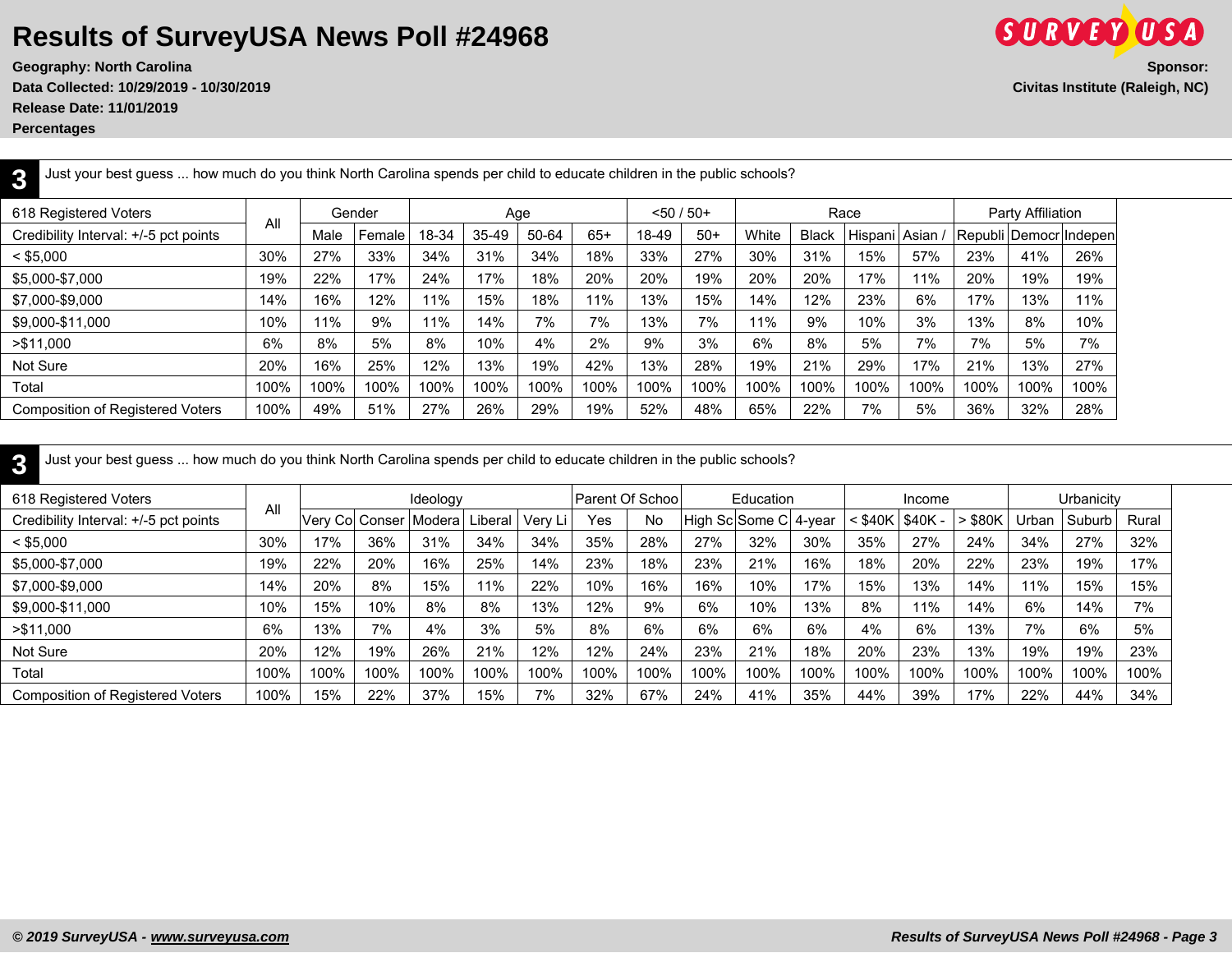**Geography: North Carolina Sponsor: Data Collected: 10/29/2019 - 10/30/2019 Civitas Institute (Raleigh, NC) Release Date: 11/01/2019**

**Percentages**

**3**

Just your best guess ... how much do you think North Carolina spends per child to educate children in the public schools?

| 618 Registered Voters                   |      |          |        | Region  |         |
|-----------------------------------------|------|----------|--------|---------|---------|
| Credibility Interval: +/-5 pct points   | All  | Charlott | Greens | Raleigh | Souther |
| $<$ \$5,000                             | 30%  | 29%      | 31%    | 34%     | 26%     |
| \$5,000-\$7,000                         | 19%  | 21%      | 19%    | 18%     | 19%     |
| \$7,000-\$9,000                         | 14%  | 15%      | 13%    | 14%     | 13%     |
| \$9,000-\$11,000                        | 10%  | 10%      | 9%     | 10%     | 11%     |
| > \$11,000                              | 6%   | 6%       | 4%     | 7%      | 7%      |
| Not Sure                                | 20%  | 18%      | 24%    | 17%     | 25%     |
| Total                                   | 100% | 100%     | 100%   | 100%    | 100%    |
| <b>Composition of Registered Voters</b> | 100% | 31%      | 21%    | 31%     | 17%     |

**4** According to the state Department of Public Instruction, in the 2017-2018 school year, North Carolina spent \$9,478 per student. Do you think this spending level is too little, too much, or about the right amount?

| 618 Registered Voters                   |      |      | Gender |       |         | Aae   |       | $< 50 / 50+$ |       |       |              | Race            |      |      | Party Affiliation      |      |
|-----------------------------------------|------|------|--------|-------|---------|-------|-------|--------------|-------|-------|--------------|-----------------|------|------|------------------------|------|
| Credibility Interval: +/-4.9 pct points | All  | Male | Female | 18-34 | $35-49$ | 50-64 | $65+$ | 18-49        | $50+$ | White | <b>Black</b> | Hispani Asian / |      |      | Republi Democr Indepen |      |
| Too Little                              | 57%  | 58%  | 57%    | 49%   | 57%     | 64%   | 59%   | 53%          | 62%   | 56%   | 59%          | 52%             | 72%  | 51%  | 67%                    | 58%  |
| Too Much                                | 9%   | 11%  | 7%     | 11%   | 8%      | 10%   | 5%    | 9%           | 8%    | 8%    | 8%           | 15%             | 5%   | 10%  | 6%                     | 10%  |
| <b>Right Amount</b>                     | 21%  | 20%  | 22%    | 26%   | 23%     | 13%   | 22%   | 25%          | 17%   | 21%   | 25%          | 12%             | 15%  | 23%  | 17%                    | 22%  |
| Not Sure                                | 13%  | 11%  | 15%    | 14%   | 11%     | 12%   | 14%   | 13%          | 13%   | 14%   | 8%           | 20%             | 7%   | 16%  | 10%                    | 11%  |
| Total                                   | 100% | 100% | 100%   | 100%  | 100%    | 100%  | 100%  | 100%         | 100%  | 100%  | 100%         | 100%            | 100% | 100% | 100%                   | 100% |
| <b>Composition of Registered Voters</b> | 100% | 49%  | 51%    | 27%   | 26%     | 29%   | 19%   | 52%          | 48%   | 65%   | 22%          | 7%              | 5%   | 36%  | 32%                    | 28%  |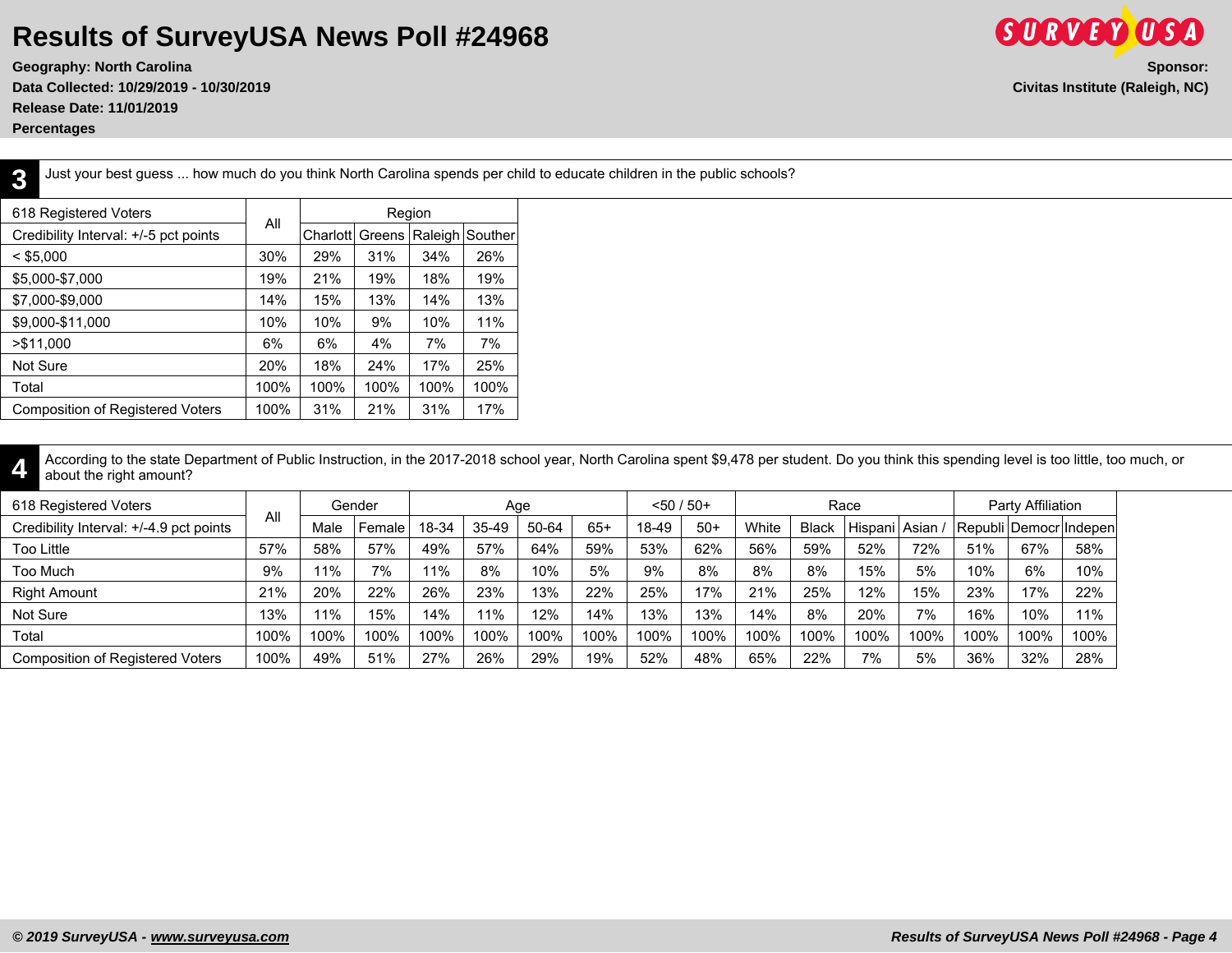**Geography: North Carolina Sponsor:**

**Data Collected: 10/29/2019 - 10/30/2019 Civitas Institute (Raleigh, NC)**

**Release Date: 11/01/2019**

**Percentages**

**4**

**5**

According to the state Department of Public Instruction, in the 2017-2018 school year, North Carolina spent \$9,478 per student. Do you think this spending level is too little, too much, or about the right amount?

| 618 Registered Voters                   | All  |      |      | Ideology                 |         |         | Parent Of School |      |                       | Education |      |             | Income      |       |       | Urbanicity |       |
|-----------------------------------------|------|------|------|--------------------------|---------|---------|------------------|------|-----------------------|-----------|------|-------------|-------------|-------|-------|------------|-------|
| Credibility Interval: +/-4.9 pct points |      |      |      | Verv Col Conser   Modera | Liberal | Verv Li | Yes              | No   | High Sc Some C 4-year |           |      | $<$ \$40K i | $1$ \$40K - | \$80K | Urban | Suburb     | Rural |
| Too Little                              | 57%  | 41%  | 52%  | 60%                      | 74%     | 68%     | 65%              | 54%  | 54%                   | 57%       | 60%  | 58%         | 54%         | 62%   | 54%   | 64%        | 51%   |
| Too Much                                | 9%   | 18%  | 8%   | 9%                       | 2%      | 7%      | 9%               | 9%   | 9%                    | 8%        | 10%  | 8%          | 7%          | 15%   | 7%    | 9%         | 10%   |
| <b>Right Amount</b>                     | 21%  | 31%  | 26%  | 17%                      | 15%     | 16%     | 16%              | 23%  | 19%                   | 23%       | 19%  | 18%         | 27%         | 14%   | 26%   | 16%        | 23%   |
| Not Sure                                | 13%  | 10%  | 14%  | 14%                      | 9%      | 8%      | 10%              | 14%  | 18%                   | 12%       | 10%  | 16%         | 12%         | 8%    | 12%   | 11%        | 16%   |
| Total                                   | 100% | 100% | 100% | 100%                     | 100%    | 100%    | 100%             | 100% | 100%                  | 100%      | 100% | 100%        | 100%        | 100%  | 100%  | 100%       | 100%  |
| <b>Composition of Registered Voters</b> | 100% | 15%  | 22%  | 37%                      | 15%     | 7%      | 32%              | 67%  | 24%                   | 41%       | 35%  | 44%         | 39%         | 17%   | 22%   | 44%        | 34%   |

**4** According to the state Department of Public Instruction, in the 2017-2018 school year, North Carolina spent \$9,478 per student. Do you think this spending level is too little, too much, or about the right amount?

| 618 Registered Voters                   |      |      |      | Region |                                     |
|-----------------------------------------|------|------|------|--------|-------------------------------------|
| Credibility Interval: +/-4.9 pct points | All  |      |      |        | Charlott Greens   Raleigh   Souther |
| <b>Too Little</b>                       | 57%  | 54%  | 56%  | 57%    | 66%                                 |
| Too Much                                | 9%   | 11%  | 8%   | 9%     | 5%                                  |
| <b>Right Amount</b>                     | 21%  | 18%  | 23%  | 25%    | 17%                                 |
| Not Sure                                | 13%  | 17%  | 14%  | 8%     | 12%                                 |
| Total                                   | 100% | 100% | 100% | 100%   | 100%                                |
| <b>Composition of Registered Voters</b> | 100% | 31%  | 21%  | 31%    | 17%                                 |
|                                         |      |      |      |        |                                     |

Would you be willing to pay additional state taxes in order to provide more money to public schools?

| 484 Who Think 2017-2018 Spending        |      |      | Gender |       |           | Age   |       | $< 50 / 50+$ |       |       |              | Race            |      |                        | Party Affiliation |      |
|-----------------------------------------|------|------|--------|-------|-----------|-------|-------|--------------|-------|-------|--------------|-----------------|------|------------------------|-------------------|------|
| Credibility Interval: +/-5.7 pct points | All  | Male | Female | 18-34 | $35 - 49$ | 50-64 | $65+$ | 18-49        | $50+$ | White | <b>Black</b> | Hispani Asian / |      | Republi Democr Indepen |                   |      |
| Yes                                     | 55%  | 60%  | 50%    | 63%   | 58%       | 56%   | 37%   | 60%          | 48%   | 52%   | 61%          | 49%             | 66%  | 53%                    | 64%               | 48%  |
| No                                      | 28%  | 29%  | 27%    | 20%   | 25%       | 29%   | 42%   | 22%          | 34%   | 31%   | 25%          | 15%             | 25%  | 33%                    | 21%               | 32%  |
| Not Sure                                | 17%  | 12%  | 23%    | 17%   | 18%       | 14%   | 22%   | 17%          | 17%   | 18%   | 14%          | 36%             | 9%   | 15%                    | 15%               | 20%  |
| Total                                   | 100% | 100% | 100%   | 100%  | 100%      | 100%  | 100%  | 100%         | 100%  | 100%  | 100%         | 100%            | 100% | 100%                   | 100%              | 100% |
| Composition of Who Think 2017-201       | 100% | 49%  | 51%    | 26%   | 27%       | 28%   | 20%   | 52%          | 48%   | 64%   | 24%          | 6%              | 6%   | 34%                    | 34%               | 29%  |

**SORVEY OSA**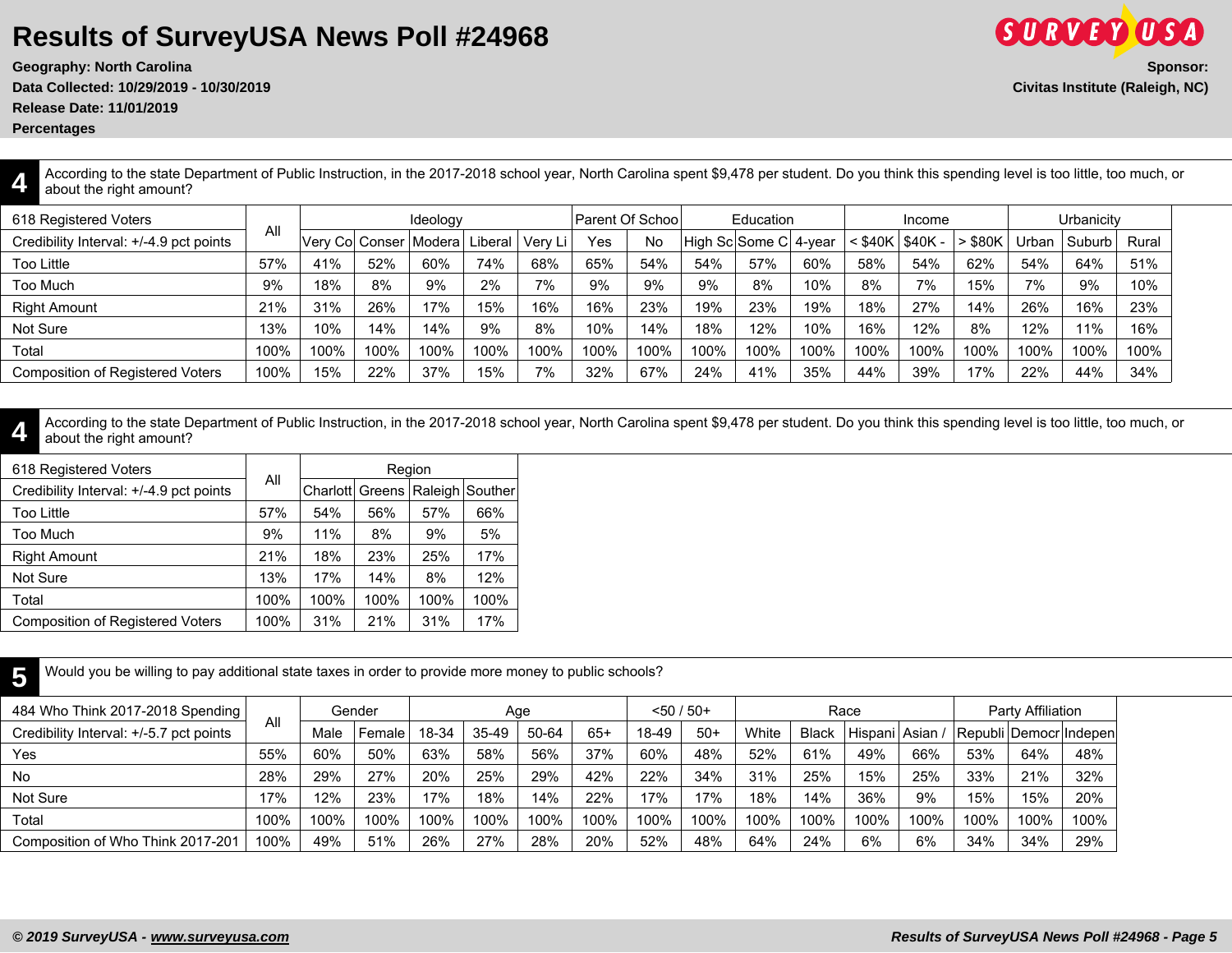**Geography: North Carolina** Sponsor: **Data Collected: 10/29/2019 - 10/30/2019 Civitas Institute (Raleigh, NC) Release Date: 11/01/2019**

|                                  |     | Would you be willing to pay additional state taxes in order to provide more money to public schools? |                  |           |        |            |
|----------------------------------|-----|------------------------------------------------------------------------------------------------------|------------------|-----------|--------|------------|
| 484 Who Think 2017-2018 Spending | ΔIΙ | 'deolog                                                                                              | Parent Of School | Education | Income | Urbanicity |
|                                  |     |                                                                                                      |                  |           |        |            |

| Credibility Interval: +/-5.7 pct points | All  | Verv Col Conser   Modera |      |      | Liberal | 'Very Li . | Yes  | No   | High Sc Some C 4-year |      |      | $<$ \$40K | $$40K -$ | $>$ \$80K | Urban | l Suburb | Rural |
|-----------------------------------------|------|--------------------------|------|------|---------|------------|------|------|-----------------------|------|------|-----------|----------|-----------|-------|----------|-------|
| Yes                                     | 55%  | 48%                      | 39%  | 57%  | 66%     | 86%        | 70%  | 48%  | 48%                   | 53%  | 60%  | 58%       | 47%      | 65%       | 59%   | 51%      | 56%   |
| No                                      | 28%  | 40%                      | 42%  | 23%  | 17%     | 12%        | 18%  | 33%  | 32%                   | 28%  | 26%  | 27%       | 32%      | 21%       | 24%   | 27%      | 32%   |
| Not Sure                                | 17%  | 12%                      | 19%  | 19%  | 17%     | 2%         | 13%  | 19%  | 21%                   | 19%  | 14%  | 15%       | 21%      | 14%       | 17%   | 22%      | 12%   |
| Total                                   | 100% | 100%                     | 100% | 100% | 100%    | 100%       | 100% | 100% | 100%                  | 100% | 100% | 100%      | 100%     | 100%      | 100%  | 100%     | 100%  |
| Composition of Who Think 2017-201       | 100% | 13%                      | 22%  | 37%  | 17%     | 7%         | 33%  | 66%  | 22%                   | 42%  | 36%  | 43%       | 41%      | 16%       | 23%   | 45%      | 32%   |

**5** Would you be willing to pay additional state taxes in order to provide more money to public schools?

| 484 Who Think 2017-2018 Spending        |      |      | Region |      |                                     |
|-----------------------------------------|------|------|--------|------|-------------------------------------|
| Credibility Interval: +/-5.7 pct points | All  |      |        |      | Charlott Greens   Raleigh   Souther |
| Yes                                     | 55%  | 53%  | 46%    | 58%  | 60%                                 |
| No                                      | 28%  | 31%  | 29%    | 25%  | 27%                                 |
| Not Sure                                | 17%  | 16%  | 24%    | 17%  | 12%                                 |
| Total                                   | 100% | 100% | 100%   | 100% | 100%                                |
| Composition of Who Think 2017-201       | 100% | 28%  | 21%    | 33%  | 18%                                 |

**6** How much more would you be willing to pay each year in additional taxes to increase per pupil funding?

| 264 Willing To Pay More State Taxes     | All  |      | Gender |       | Age     |       |       | $< 50 / 50+$ |       |       |              | Race            |      |                        | Party Affiliation |      |
|-----------------------------------------|------|------|--------|-------|---------|-------|-------|--------------|-------|-------|--------------|-----------------|------|------------------------|-------------------|------|
| Credibility Interval: +/-7.7 pct points |      | Male | Female | 18-34 | $35-49$ | 50-64 | $65+$ | 18-49        | $50+$ | White | <b>Black</b> | Hispani   Asian |      | Republi Democr Indepen |                   |      |
| \$100                                   | 52%  | 51%  | 53%    | 49%   | 52%     | 53%   | 55%   | 50%          | 54%   | 55%   | 46%          | 21%             | 68%  | 51%                    | 48%               | 56%  |
| \$200                                   | 20%  | 20%  | 20%    | 23%   | 22%     | 12%   | 28%   | 23%          | 17%   | 20%   | 25%          | 8%              | 19%  | 16%                    | 27%               | 16%  |
| \$300                                   | 4%   | 3%   | 5%     | 7%    | 2%      | 5%    | $0\%$ | 5%           | 3%    | 5%    | $1\%$        | 7%              | 6%   | 3%                     | 6%                | 3%   |
| \$400                                   | 5%   | 7%   | 3%     | 7%    | 8%      | 3%    | $0\%$ | 8%           | 2%    | 6%    | 8%           | 0%              | 0%   | 9%                     | 4%                | 2%   |
| More                                    | 10%  | 13%  | 6%     | 6%    | 13%     | 12%   | 9%    | 9%           | 11%   | 7%    | 7%           | 64%             | 5%   | 17%                    | 6%                | 9%   |
| Not Sure                                | 8%   | 5%   | 12%    | 8%    | 3%      | 15%   | 7%    | 6%           | 12%   | 8%    | 13%          | 0%              | 2%   | 4%                     | 9%                | 14%  |
| Total                                   | 100% | 100% | 100%   | 100%  | 100%    | 100%  | 100%  | 100%         | 100%  | 100%  | 100%         | 100%            | 100% | 100%                   | 100%              | 100% |
| Composition of Willing To Pay More      | 100% | 53%  | 47%    | 29%   | 28%     | 29%   | 13%   | 58%          | 42%   | 61%   | 26%          | 6%              | 7%   | 33%                    | 40%               | 25%  |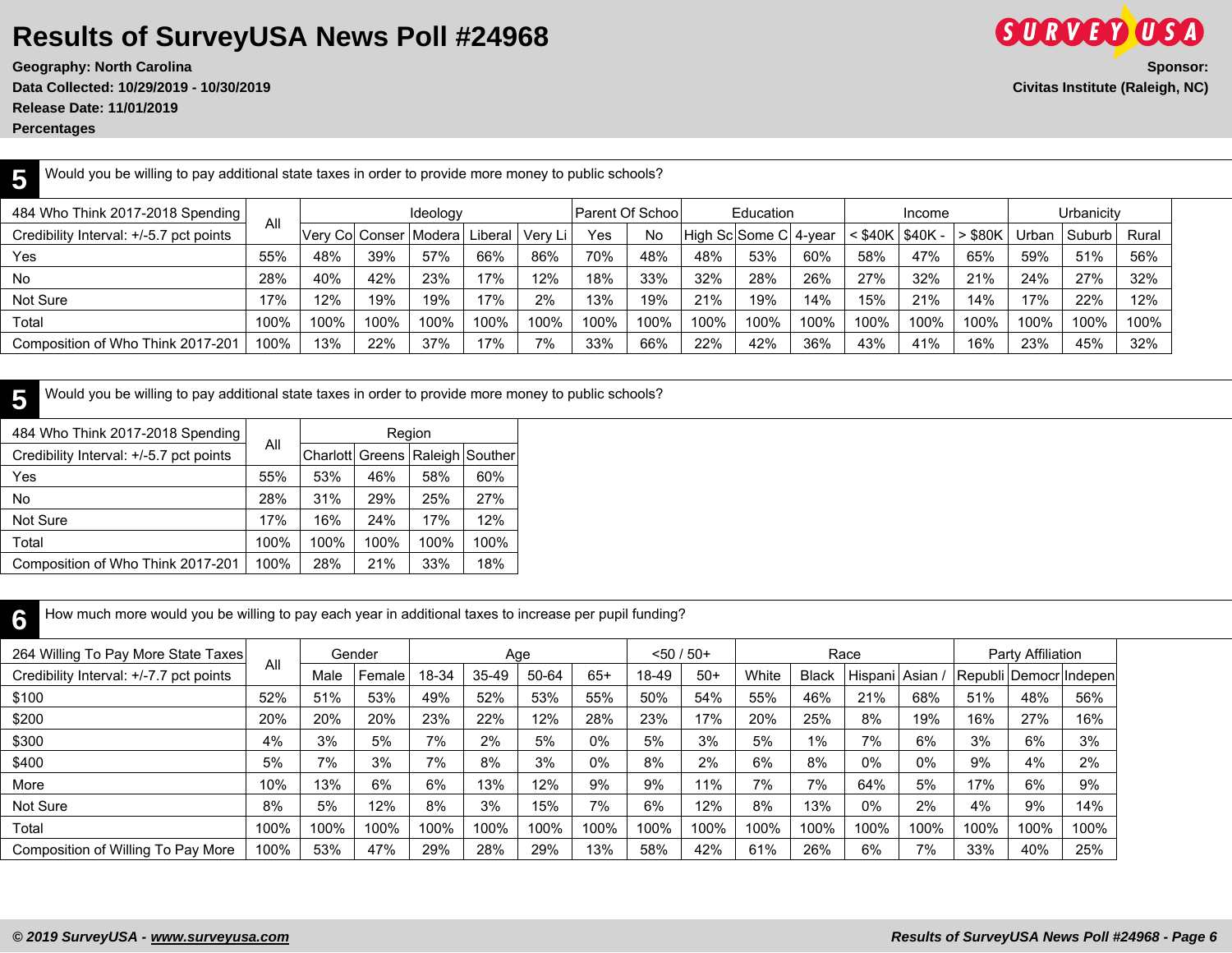**Release Date: 11/01/2019**

**Percentages**

| How much more would you be willing to pay each year in additional taxes to increase per pupil funding?<br>ς |      |                 |      |          |         |         |                         |           |      |                       |      |         |             |       |       |            |       |
|-------------------------------------------------------------------------------------------------------------|------|-----------------|------|----------|---------|---------|-------------------------|-----------|------|-----------------------|------|---------|-------------|-------|-------|------------|-------|
| 264 Willing To Pay More State Taxes                                                                         |      |                 |      | Ideology |         |         | <b>Parent Of School</b> |           |      | Education             |      |         | Income      |       |       | Urbanicity |       |
| Credibility Interval: +/-7.7 pct points                                                                     | All  | Verv Col Conser |      | Modera   | Liberal | Verv Li | Yes                     | <b>No</b> |      | High Sc Some C 4-year |      | < \$40K | $ $ \$40K - | \$80K | Urban | Suburb     | Rural |
| \$100                                                                                                       | 52%  | 40%             | 72%  | 48%      | 50%     | 49%     | 43%                     | 58%       | 56%  | 62%                   | 39%  | 64%     | 46%         | 33%   | 50%   | 42%        | 66%   |
| \$200                                                                                                       | 20%  | 22%             | 15%  | 20%      | 30%     | 15%     | 28%                     | 15%       | 22%  | 17%                   | 23%  | 16%     | 16%         | 40%   | 21%   | 26%        | 12%   |
| \$300                                                                                                       | 4%   | 6%              | 4%   | 2%       | 3%      | 12%     | 2%                      | 5%        | 1%   | 2%                    | 8%   | 1%      | 5%          | 8%    | 4%    | 4%         | 4%    |
| \$400                                                                                                       | 5%   | 13%             | 4%   | 3%       | 7%      | 6%      | 9%                      | 3%        | 6%   | 4%                    | 6%   | 2%      | 11%         | 3%    | 6%    | 7%         | 3%    |
| More                                                                                                        | 10%  | 9%              | 2%   | 16%      | 4%      | 15%     | 10%                     | 10%       | 7%   | 5%                    | 17%  | 6%      | 14%         | 11%   | 9%    | 14%        | 6%    |
| Not Sure                                                                                                    | 8%   | 10%             | 5%   | 11%      | 6%      | 3%      | 8%                      | 8%        | 8%   | 10%                   | 7%   | 11%     | 7%          | 5%    | 10%   | 6%         | 10%   |
| Total                                                                                                       | 100% | 100%            | 100% | 100%     | 100%    | 100%    | 100%                    | 100%      | 100% | 100%                  | 100% | 100%    | 100%        | 100%  | 100%  | 100%       | 100%  |
| Composition of Willing To Pay More                                                                          | 100% | 12%             | 15%  | 39%      | 20%     | 11%     | 42%                     | 58%       | 19%  | 41%                   | 39%  | 46%     | 35%         | 19%   | 25%   | 43%        | 33%   |

**6** How much more would you be willing to pay each year in additional taxes to increase per pupil funding?

| 264 Willing To Pay More State Taxes     |      |                 |      | Region |                 |
|-----------------------------------------|------|-----------------|------|--------|-----------------|
| Credibility Interval: +/-7.7 pct points | All  | Charlott Greens |      |        | Raleigh Souther |
| \$100                                   | 52%  | 61%             | 48%  | 46%    | 52%             |
| \$200                                   | 20%  | 16%             | 25%  | 25%    | 14%             |
| \$300                                   | 4%   | 5%              | 5%   | 2%     | 5%              |
| \$400                                   | 5%   | 7%              | 5%   | 6%     | 2%              |
| More                                    | 10%  | 4%              | 8%   | 10%    | 22%             |
| Not Sure                                | 8%   | 6%              | 9%   | 12%    | 5%              |
| Total                                   | 100% | 100%            | 100% | 100%   | 100%            |
| Composition of Willing To Pay More      | 100% | 27%             | 18%  | 35%    | 20%             |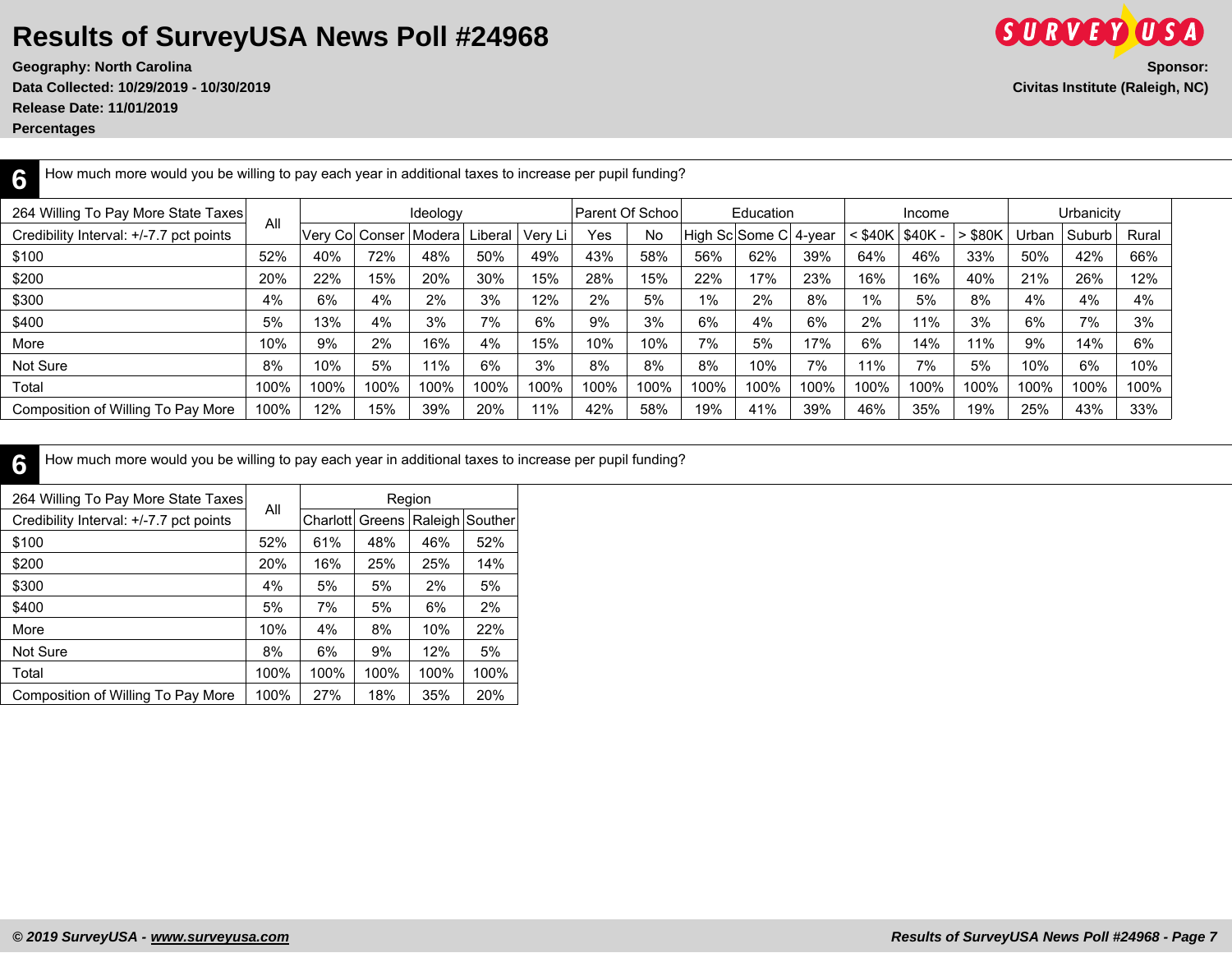**Geography: North Carolina Sponsor: Data Collected: 10/29/2019 - 10/30/2019 Civitas Institute (Raleigh, NC)**

**Release Date: 11/01/2019**

**Percentages**

**7**

**7**

Some matters that come before North Carolina courts are dispatched quickly and others take years, and in rare cases, decades. Which of these best describes how you feel:<p>

#### Cases shouldn't remain in the courts for more than a year.<br>

Judges should place a limit on the amount of time that cases stay in the courts.<br> Some cases should be allowed to remain in the courts if it's an important issue to the state.<br> Any case should remain in the courts so long as there is a valid reason.<br>

| 618 Registered Voters                   |      |      | Gender |       |         | Age   |       | $< 50 / 50+$ |       |       |       | Race            |      |      | Party Affiliation |                          |
|-----------------------------------------|------|------|--------|-------|---------|-------|-------|--------------|-------|-------|-------|-----------------|------|------|-------------------|--------------------------|
| Credibility Interval: +/-5 pct points   | All  | Male | Female | 18-34 | $35-49$ | 50-64 | $65+$ | 18-49        | $50+$ | White | Black | Hispani   Asian |      |      |                   | Republi Democr   Indepen |
| Cases Shouldn't Remain More Than        | 27%  | 29%  | 25%    | 24%   | 28%     | 28%   | 27%   | 26%          | 28%   | 28%   | 25%   | 25%             | 24%  | 28%  | 27%               | 25%                      |
| Judges Should Place a Limit On Tim      | 34%  | 33%  | 35%    | 30%   | 28%     | 37%   | 43%   | 29%          | 39%   | 34%   | 32%   | 35%             | 41%  | 37%  | 31%               | 37%                      |
| Some Should Be Allowed If It's An Im    | 15%  | 13%  | `7%    | 21%   | 15%     | 9%    | 13%   | 18%          | 11%   | 11%   | 22%   | 22%             | 16%  | 12%  | 17%               | 15%                      |
| Any Case Should Remain With a Vali      | 18%  | 20%  | '7%    | 19%   | 22%     | 18%   | 12%   | 20%          | 16%   | 21%   | 13%   | 14%             | 10%  | 18%  | 18%               | 18%                      |
| Not Sure                                | 6%   | 6%   | 7%     | 6%    | 7%      | 8%    | 4%    | 7%           | 6%    | 6%    | 8%    | 4%              | 8%   | 5%   | 7%                | 4%                       |
| Total                                   | 100% | 100% | 100%   | 100%  | 100%    | 100%  | 100%  | 100%         | 100%  | 100%  | 100%  | 100%            | 100% | 100% | 100%              | 100%                     |
| <b>Composition of Registered Voters</b> | 100% | 49%  | 51%    | 27%   | 26%     | 29%   | 19%   | 52%          | 48%   | 65%   | 22%   | 7%              | 5%   | 36%  | 32%               | 28%                      |

Some matters that come before North Carolina courts are dispatched quickly and others take years, and in rare cases, decades. Which of these best describes how you feel:<p>

#### Cases shouldn't remain in the courts for more than a year.<br>

Judges should place a limit on the amount of time that cases stay in the courts.<br> Some cases should be allowed to remain in the courts if it's an important issue to the state.<br> Any case should remain in the courts so long as there is a valid reason.<br>

| 618 Registered Voters                   | All  |      |                 | Ideology |         |         | Parent Of School |      |                       | Education |      |                   | Income  |       |       | Urbanicity |       |
|-----------------------------------------|------|------|-----------------|----------|---------|---------|------------------|------|-----------------------|-----------|------|-------------------|---------|-------|-------|------------|-------|
| Credibility Interval: +/-5 pct points   |      |      | Verv Col Conser | Modera   | ∟iberal | Verv Li | Yes              | No   | High Sc Some C 4-year |           |      | $<$ \$40K $\vert$ | \$40K - | \$80K | Jrban | Suburb     | Rural |
| Cases Shouldn't Remain More Than        | 27%  | 21%  | 32%             | 25%      | 26%     | 34%     | 28%              | 26%  | 28%                   | 31%       | 21%  | 28%               | 25%     | 29%   | 30%   | 25%        | 27%   |
| Judges Should Place a Limit On Tim      | 34%  | 43%  | 36%             | 36%      | 26%     | 23%     | 33%              | 35%  | 34%                   | 30%       | 38%  | 31%               | 38%     | 32%   | 31%   | 33%        | 38%   |
| Some Should Be Allowed If It's An Im    | 15%  | 12%  | 11%             | 16%      | 23%     | 10%     | 18%              | 13%  | 9%                    | 14%       | 19%  | 13%               | 16%     | 15%   | 16%   | 16%        | 12%   |
| Any Case Should Remain With a Vali      | 18%  | 18%  | 14%             | 16%      | 21%     | 27%     | 17%              | 19%  | 18%                   | 18%       | 18%  | 19%               | 16%     | 21%   | 18%   | 17%        | 19%   |
| Not Sure                                | 6%   | 7%   | 6%              | 6%       | 4%      | 7%      | 4%               | 7%   | 10%                   | 6%        | 4%   | 9%                | 5%      | 3%    | 5%    | 8%         | 5%    |
| Total                                   | 100% | 100% | 100%            | 100%     | 100%    | 100%    | 100%             | 100% | 100%                  | 100%      | 100% | 100%              | 100%    | 100%  | 100%  | 100%       | 100%  |
| <b>Composition of Registered Voters</b> | 100% | 15%  | 22%             | 37%      | 15%     | 7%      | 32%              | 67%  | 24%                   | 41%       | 35%  | 44%               | 39%     | 17%   | 22%   | 44%        | 34%   |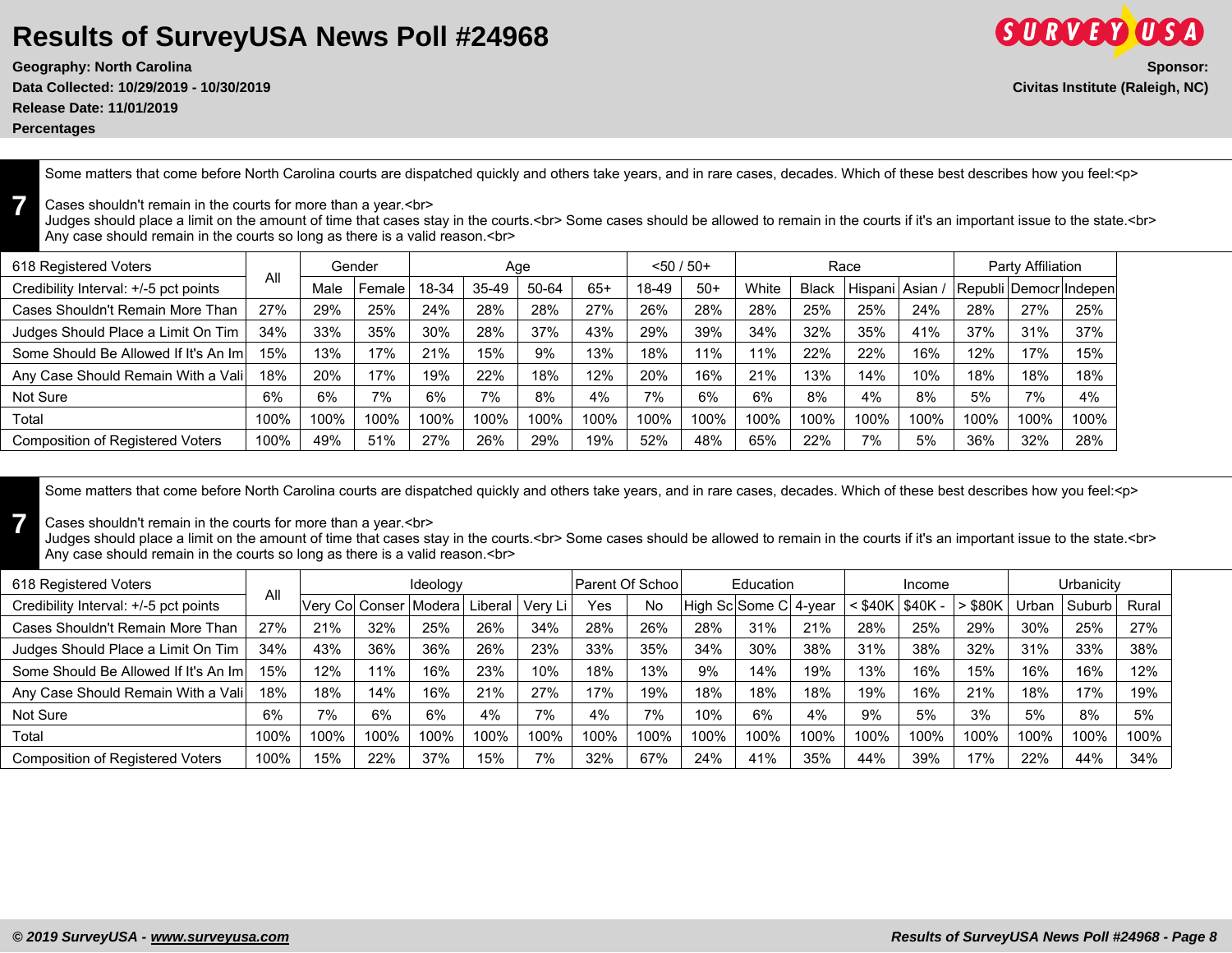**Geography: North Carolina Sponsor: Data Collected: 10/29/2019 - 10/30/2019 Civitas Institute (Raleigh, NC) Release Date: 11/01/2019**

**Percentages**

**7**

**8**

Some matters that come before North Carolina courts are dispatched quickly and others take years, and in rare cases, decades. Which of these best describes how you feel:<p>

#### Cases shouldn't remain in the courts for more than a year.<br>

Judges should place a limit on the amount of time that cases stay in the courts.<br> Some cases should be allowed to remain in the courts if it's an important issue to the state.<br> Any case should remain in the courts so long as there is a valid reason.<br>

| 618 Registered Voters                   | All  |                  |      | Region |                 |
|-----------------------------------------|------|------------------|------|--------|-----------------|
| Credibility Interval: +/-5 pct points   |      | Charlott  Greens |      |        | Raleigh Souther |
| Cases Shouldn't Remain More Than        | 27%  | 30%              | 27%  | 28%    | 19%             |
| Judges Should Place a Limit On Tim      | 34%  | 33%              | 32%  | 29%    | 47%             |
| Some Should Be Allowed If It's An Iml   | 15%  | 13%              | 17%  | 16%    | 12%             |
| Any Case Should Remain With a Vali      | 18%  | 19%              | 20%  | 18%    | 16%             |
| Not Sure                                | 6%   | 5%               | 5%   | 9%     | 7%              |
| Total                                   | 100% | 100%             | 100% | 100%   | 100%            |
| <b>Composition of Registered Voters</b> | 100% | 31%              | 21%  | 31%    | 17%             |

Which of these best describes your view of the proper role of judges and the courts?

| 618 Registered Voters                   |      |      | Gender |       |       | Age   |       |       | $< 50 / 50+$ |       |              | Race          |      |       | Party Affiliation |                         |
|-----------------------------------------|------|------|--------|-------|-------|-------|-------|-------|--------------|-------|--------------|---------------|------|-------|-------------------|-------------------------|
| Credibility Interval: +/-4.9 pct points | All  | Male | Female | 18-34 | 35-49 | 50-64 | $65+$ | 18-49 | $50+$        | White | <b>Black</b> | Hispani Asian |      |       |                   | Republi Democr Indepenl |
| To Follow The Rule Of Law As Writte     | 57%  | 58%  | 56%    | 44%   | 57%   | 63%   | 65%   | 50%   | 64%          | 65%   | 45%          | 38%           | 37%  | 65%   | 47%               | 61%                     |
| To Fight Social Injustices              | 12%  | 12%  | 12%    | 23%   | 12%   | 7%    | 7%    | 17%   | 7%           | 9%    | 17%          | 11%           | 34%  | 6%    | 17%               | 14%                     |
| To Hold Elected Officials Accountabl    | 9%   | 8%   | 9%     | 7%    | 10%   | 9%    | 6%    | 9%    | 8%           | 7%    | 15%          | 3%            | 5%   | 9%    | 12%               | 5%                      |
| To Make Sure The Law Is Consistent      | 14%  | 15%  | 12%    | 15%   | 13%   | 12%   | 14%   | 14%   | 13%          | 10%   | 16%          | 32%           | 16%  | 14%   | 16%               | 10%                     |
| None Of The Above                       | 2%   | 2%   | $1\%$  | 3%    | 3%    | 1%    | 0%    | 3%    | $1\%$        | 2%    | $1\%$        | 0%            | 2%   | $1\%$ | 2%                | 2%                      |
| Not Sure                                | 7%   | 4%   | 10%    | 8%    | 5%    | 7%    | 8%    | 7%    | 8%           | 6%    | 6%           | 17%           | 7%   | 4%    | 6%                | 8%                      |
| Total                                   | 100% | 100% | 100%   | 100%  | 100%  | 100%  | 100%  | 100%  | 100%         | 100%  | 100%         | 100%          | 100% | 100%  | 100%              | 100%                    |
| <b>Composition of Registered Voters</b> | 100% | 49%  | 51%    | 27%   | 26%   | 29%   | 19%   | 52%   | 48%          | 65%   | 22%          | 7%            | 5%   | 36%   | 32%               | 28%                     |

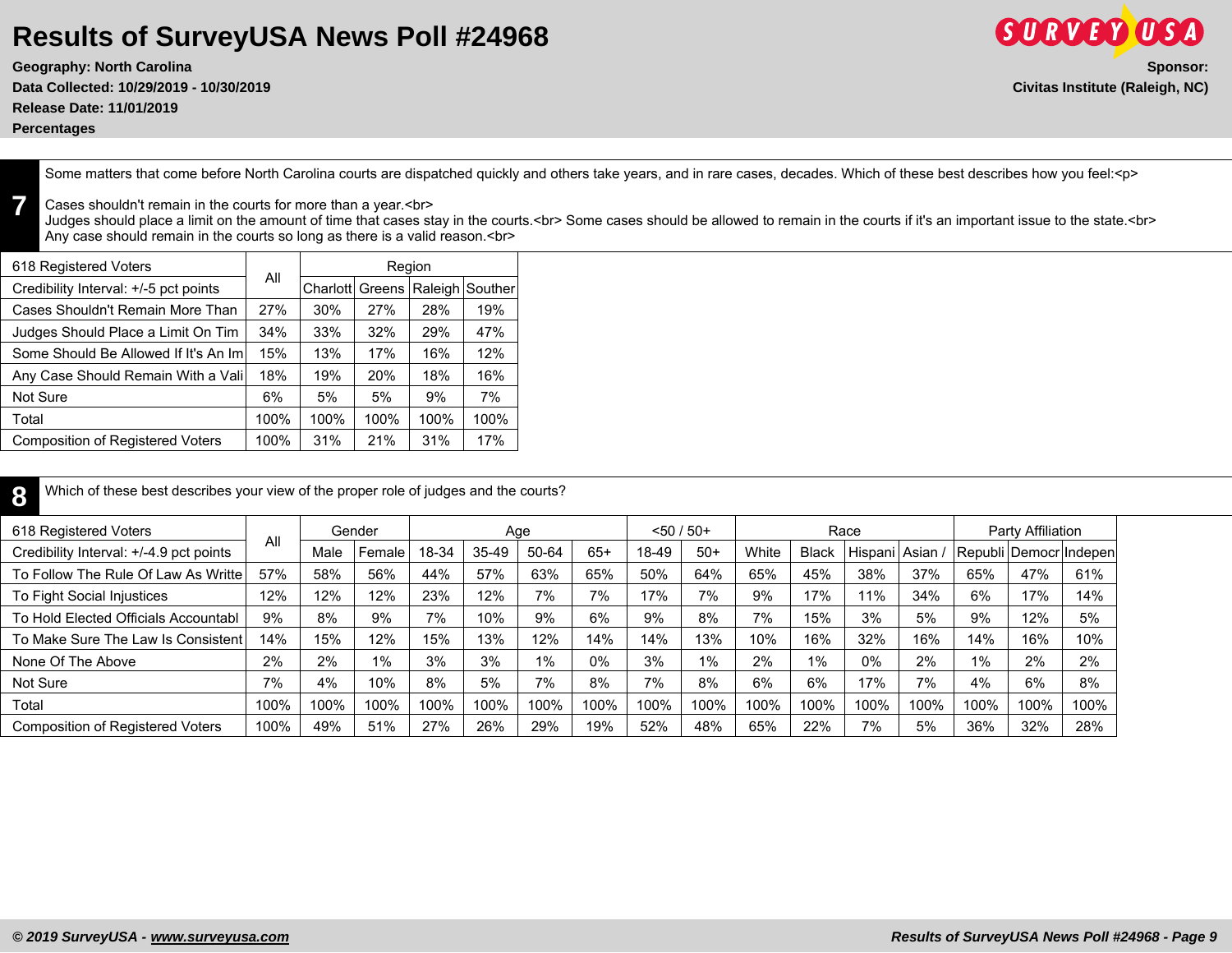**Release Date: 11/01/2019**

**Percentages**

**SURVEY USA Geography: North Carolina** Sponsor: Sponsor: Sponsor: Sponsor: Sponsor: Sponsor: Sponsor: Sponsor: Sponsor: Sponsor: Sponsor: Sponsor: Sponsor: Sponsor: Sponsor: Sponsor: Sponsor: Sponsor: Sponsor: Sponsor: Sponsor: Spons **Data Collected: 10/29/2019 - 10/30/2019 Civitas Institute (Raleigh, NC)**

**8** Which of these best describes your view of the proper role of judges and the courts?

| 618 Registered Voters                   |      |       |      | Ideology                 |         |         | Parent Of School |      |      | Education             |      |              | Income   |       |              | Urbanicity |       |
|-----------------------------------------|------|-------|------|--------------------------|---------|---------|------------------|------|------|-----------------------|------|--------------|----------|-------|--------------|------------|-------|
| Credibility Interval: +/-4.9 pct points | All  |       |      | Verv Col Conser   Modera | Liberal | Very Li | Yes              | No   |      | High Sc Some C 4-year |      | $<$ \$40 $k$ | $$40K -$ | \$80K | <b>Jrban</b> | Suburb     | Rural |
| To Follow The Rule Of Law As Writte     | 57%  | 71%   | 66%  | 55%                      | 50%     | 39%     | 57%              | 57%  | 55%  | 54%                   | 61%  | 49%          | 58%      | 76%   | 46%          | 57%        | 64%   |
| To Fight Social Injustices              | 12%  | 4%    | 12%  | 10%                      | 16%     | 30%     | 14%              | 12%  | 12%  | 13%                   | 11%  | 17%          | 9%       | 7%    | 16%          | 9%         | 14%   |
| To Hold Elected Officials Accountabl    | 9%   | 10%   | 4%   | 10%                      | 9%      | 17%     | 13%              | 7%   | 12%  | 8%                    | 7%   | 8%           | 10%      | 6%    | 12%          | 8%         | 7%    |
| To Make Sure The Law Is Consistent      | 14%  | 10%   | 11%  | 17%                      | 14%     | 4%      | 10%              | 15%  | 11%  | 15%                   | 13%  | 15%          | 13%      | 9%    | 21%          | 13%        | 9%    |
| None Of The Above                       | 2%   | $1\%$ | 2%   | 2%                       | 2%      | 3%      | 2%               | 2%   | 4%   | $1\%$                 | 1%   | 2%           | 1%       | 1%    | 2%           | 1%         | 2%    |
| Not Sure                                | 7%   | 4%    | 5%   | 7%                       | 7%      | 7%      | 3%               | 8%   | 6%   | 8%                    | 7%   | 8%           | 8%       | 2%    | 2%           | 11%        | 4%    |
| Total                                   | 100% | 100%  | 100% | 100%                     | 100%    | 100%    | 100%             | 100% | 100% | 100%                  | 100% | 100%         | 100%     | 100%  | 100%         | 100%       | 100%  |
| <b>Composition of Registered Voters</b> | 100% | 15%   | 22%  | 37%                      | 15%     | 7%      | 32%              | 67%  | 24%  | 41%                   | 35%  | 44%          | 39%      | 17%   | 22%          | 44%        | 34%   |

**8** Which of these best describes your view of the proper role of judges and the courts?

| 618 Registered Voters                   |      |          |        | Region |                 |
|-----------------------------------------|------|----------|--------|--------|-----------------|
| Credibility Interval: +/-4.9 pct points | All  | Charlott | Greens |        | Raleigh Souther |
| To Follow The Rule Of Law As Writte     | 57%  | 54%      | 63%    | 55%    | 58%             |
| To Fight Social Injustices              | 12%  | 10%      | 15%    | 12%    | 14%             |
| To Hold Elected Officials Accountabl    | 9%   | 7%       | 7%     | 11%    | 7%              |
| To Make Sure The Law Is Consistent      | 14%  | 20%      | 5%     | 13%    | 15%             |
| None Of The Above                       | 2%   | 2%       | 2%     | 2%     | 2%              |
| Not Sure                                | 7%   | 7%       | 9%     | 8%     | 5%              |
| Total                                   | 100% | 100%     | 100%   | 100%   | 100%            |
| <b>Composition of Registered Voters</b> | 100% | 31%      | 21%    | 31%    | 17%             |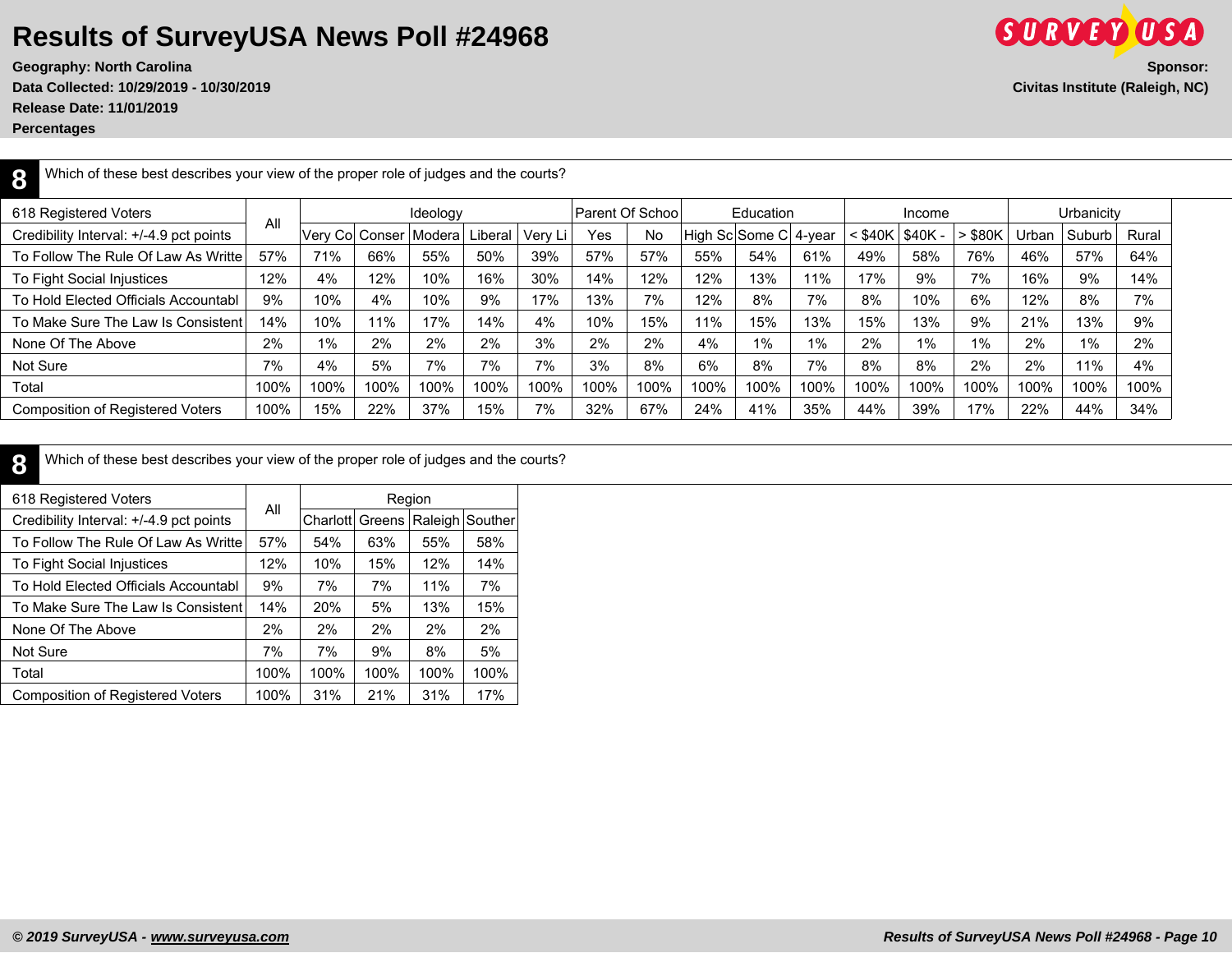**Data Collected: 10/29/2019 - 10/30/2019 Civitas Institute (Raleigh, NC)**

**Release Date: 11/01/2019**

**Percentages**

**9**

The North Carolina General Assembly determines how much state money should be spent on public schools. In your opinion, if more money were to be spent on the public schools, what would be the correct way to do so? Elect members of the legislature that want to increase state funding for schools? Elect and appoint judges that require the legislature to spend more money? Or elect a governor that proposes budgets that increase school funding?

| 618 Registered Voters                   |      |      | Gender |       | Age       |       |       | $< 50 / 50+$ |       |       |              | Race            |      |      | Party Affiliation |                        |
|-----------------------------------------|------|------|--------|-------|-----------|-------|-------|--------------|-------|-------|--------------|-----------------|------|------|-------------------|------------------------|
| Credibility Interval: +/-5 pct points   | All  | Male | Female | 18-34 | $35 - 49$ | 50-64 | $65+$ | 18-49        | $50+$ | White | <b>Black</b> | Hispani   Asian |      |      |                   | Republi Democr Indepen |
| Elect Members That Want To Increa       | 35%  | 37%  | 34%    | 36%   | 38%       | 36%   | 28%   | 37%          | 33%   | 35%   | 36%          | 33%             | 29%  | 27%  | 47%               | 35%                    |
| Elect / Appoint Judges That Require     | 1%   | 11%  | 10%    | 20%   | 14%       | 4%    | 2%    | 17%          | 3%    | 9%    | 14%          | 15%             | 4%   | 11%  | 12%               | 7%                     |
| Elect Governor That Proposes Budg       | 38%  | 36%  | 40%    | 33%   | 31%       | 42%   | 46%   | 32%          | 44%   | 36%   | 39%          | 37%             | 56%  | 42%  | 34%               | 37%                    |
| Not Sure                                | 16%  | 16%  | 16%    | 11%   | 16%       | 17%   | 24%   | 13%          | 20%   | 19%   | 11%          | 15%             | 11%  | 19%  | 7%                | 22%                    |
| Total                                   | 100% | 100% | 100%   | 100%  | 100%      | 100%  | 100%  | 100%         | 100%  | 100%  | 100%         | 100%            | 100% | 100% | 100%              | 100%                   |
| <b>Composition of Registered Voters</b> | 100% | 49%  | 51%    | 27%   | 26%       | 29%   | 19%   | 52%          | 48%   | 65%   | 22%          | 7%              | 5%   | 36%  | 32%               | 28%                    |

**9** The North Carolina General Assembly determines how much state money should be spent on public schools. In your opinion, if more money were to be spent on the public schools, what would be the correct way to do so? Elect members of the legislature that want to increase state funding for schools? Elect and appoint judges that require the legislature to spend more money? Or elect a governor that proposes budgets that increase school funding?

| 618 Registered Voters                   |      |      |      | Ideology                           |      |         |      | <b>Parent Of School</b> |      | Education             |      |      | Income           |               |       | Urbanicitv |       |
|-----------------------------------------|------|------|------|------------------------------------|------|---------|------|-------------------------|------|-----------------------|------|------|------------------|---------------|-------|------------|-------|
| Credibility Interval: +/-5 pct points   | All  |      |      | Verv Col Conser   Modera   Liberal |      | Verv Li | Yes  | No                      |      | High Sc Some C 4-year |      |      | :\$40K   \$40K - | $\cdot$ \$80K | Urban | l Suburb   | Rural |
| Elect Members That Want To Increa       | 35%  | 27%  | 33%  | 34%                                | 40%  | 66%     | 37%  | 35%                     | 26%  | 34%                   | 43%  | 29%  | 38%              | 44%           | 37%   | 37%        | 31%   |
| Elect / Appoint Judges That Require     | 11%  | 8%   | 7%   | 11%                                | 17%  | 10%     | 14%  | 8%                      | 13%  | 12%                   | 7%   | 12%  | 11%              | 5%            | 14%   | 8%         | 11%   |
| Elect Governor That Proposes Budg       | 38%  | 42%  | 44%  | 39%                                | 35%  | 15%     | 39%  | 38%                     | 38%  | 40%                   | 35%  | 40%  | 35%              | 39%           | 38%   | 39%        | 36%   |
| Not Sure                                | 16%  | 23%  | 16%  | 16%                                | 8%   | 9%      | 10%  | 19%                     | 23%  | 14%                   | 15%  | 19%  | 16%              | 13%           | 11%   | 15%        | 22%   |
| Total                                   | 100% | 100% | 100% | 100%                               | 100% | 100%    | 100% | 100%                    | 100% | 100%                  | 100% | 100% | 100%             | 100%          | 100%  | 100%       | 100%  |
| <b>Composition of Registered Voters</b> | 100% | 15%  | 22%  | 37%                                | 15%  | 7%      | 32%  | 67%                     | 24%  | 41%                   | 35%  | 44%  | 39%              | 17%           | 22%   | 44%        | 34%   |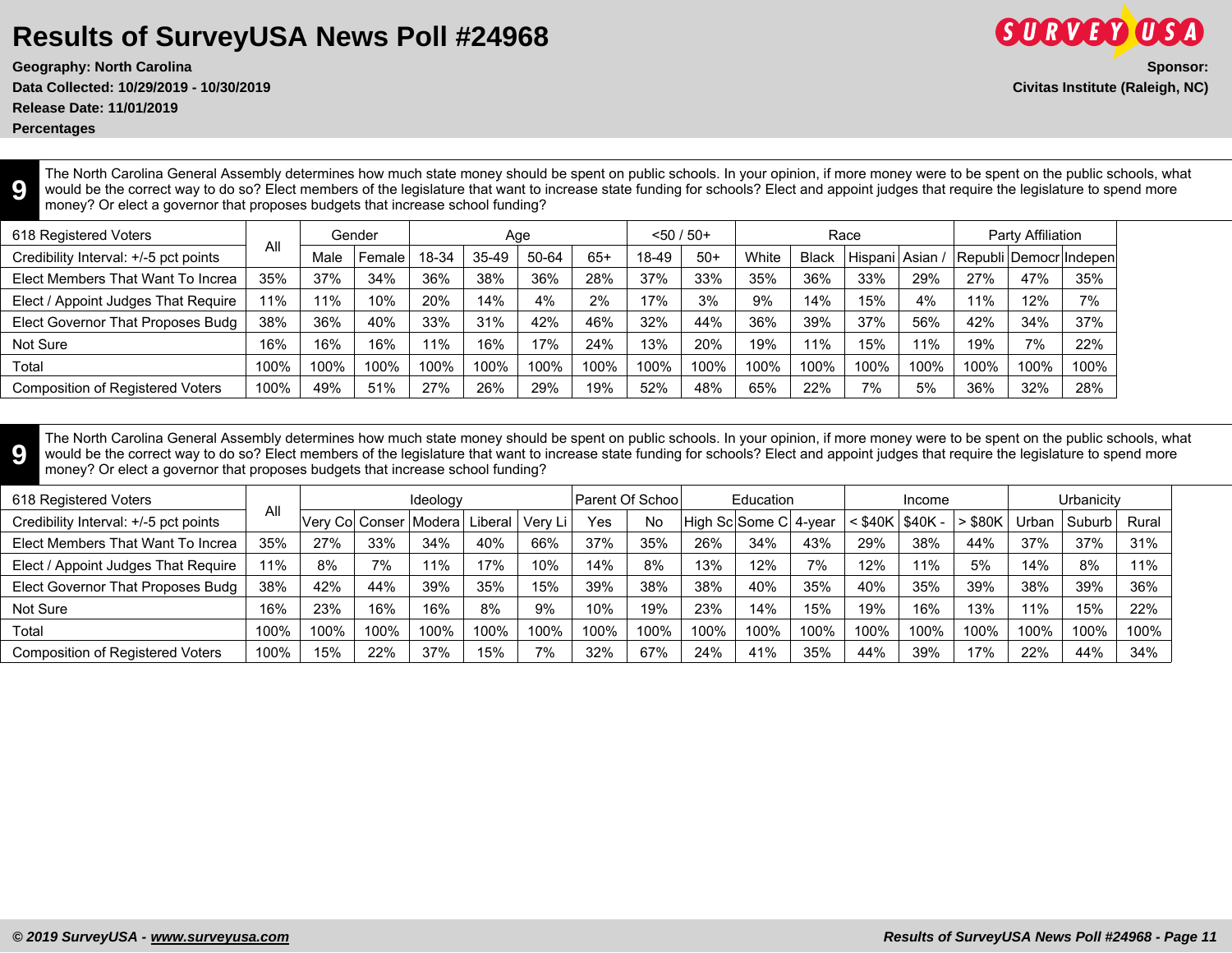**Release Date: 11/01/2019**

**Percentages**

**9**

The North Carolina General Assembly determines how much state money should be spent on public schools. In your opinion, if more money were to be spent on the public schools, what would be the correct way to do so? Elect members of the legislature that want to increase state funding for schools? Elect and appoint judges that require the legislature to spend more money? Or elect a governor that proposes budgets that increase school funding?

| 618 Registered Voters                   |      |          | Region |      |                 |
|-----------------------------------------|------|----------|--------|------|-----------------|
| Credibility Interval: +/-5 pct points   | All  | Charlott | Greens |      | Raleigh Souther |
| Elect Members That Want To Increa       | 35%  | 36%      | 40%    | 35%  | 28%             |
| Elect / Appoint Judges That Require     | 11%  | 10%      | 13%    | 11%  | 7%              |
| Elect Governor That Proposes Budg       | 38%  | 36%      | 29%    | 39%  | 51%             |
| Not Sure                                | 16%  | 18%      | 19%    | 15%  | 14%             |
| Total                                   | 100% | 100%     | 100%   | 100% | 100%            |
| <b>Composition of Registered Voters</b> | 100% | 31%      | 21%    | 31%  | 17%             |

**10** Should judges in state courts have the power to order state legislators to increase spending on core government services, even if that leads to a tax increase?

| 618 Registered Voters                 |      |      | Gender |       | Aqe     |       |       | $< 50 / 50 +$ |       |       |              | Race          |      |      | Party Affiliation |                         |
|---------------------------------------|------|------|--------|-------|---------|-------|-------|---------------|-------|-------|--------------|---------------|------|------|-------------------|-------------------------|
| Credibility Interval: +/-5 pct points | Al   | Male | Female | 18-34 | $35-49$ | 50-64 | $65+$ | 18-49         | $50+$ | White | <b>Black</b> | Hispani Asian |      |      |                   | Republi Democr Indepent |
| Yes                                   | 27%  | 31%  | 24%    | 39%   | 35%     | 20%   | 11%   | 37%           | 16%   | 22%   | 41%          | 25%           | 42%  | 23%  | 39%               | 20%                     |
| No                                    | 45%  | 48%  | 43%    | 30%   | 38%     | 56%   | 61%   | 34%           | 58%   | 49%   | 33%          | 58%           | 34%  | 51%  | 33%               | 52%                     |
| Not Sure                              | 27%  | 21%  | 33%    | 30%   | 27%     | 25%   | 28%   | 29%           | 26%   | 29%   | 26%          | 17%           | 24%  | 26%  | 28%               | 27%                     |
| Total                                 | 100% | 100% | 100%   | 100%  | 100%    | 100%  | 100%  | 100%          | 100%  | 100%  | 100%         | 100%          | 100% | 100% | 100%              | 100%                    |
| Composition of Registered Voters      | 100% | 49%  | 51%    | 27%   | 26%     | 29%   | 19%   | 52%           | 48%   | 65%   | 22%          | 7%            | 5%   | 36%  | 32%               | 28%                     |

**10** Should judges in state courts have the power to order state legislators to increase spending on core government services, even if that leads to a tax increase?

| 618 Registered Voters                   |      |      |      | Ideology                 |         |         | <b>Parent Of School</b> |           |      | <b>Education</b>      |      |                           | Income |       |       | Urbanicitv |       |  |
|-----------------------------------------|------|------|------|--------------------------|---------|---------|-------------------------|-----------|------|-----------------------|------|---------------------------|--------|-------|-------|------------|-------|--|
| Credibility Interval: +/-5 pct points   | All  |      |      | Verv Col Conser   Modera | Liberal | Verv Li | Yes                     | <b>No</b> |      | High Sc Some C 4-year |      | $<$ \$40K $\sqrt{340K}$ - |        | \$80K | Jrban | Suburb     | Rural |  |
| Yes                                     | 27%  | 24%  | 20%  | 26%                      | 35%     | 55%     | 41%                     | 21%       | 31%  | 27%                   | 25%  | 32%                       | 21%    | 29%   | 42%   | 18%        | 29%   |  |
| No                                      | 45%  | 56%  | 57%  | 42%                      | 36%     | 22%     | 35%                     | 50%       | 41%  | 42%                   | 53%  | 39%                       | 53%    | 46%   | 34%   | 53%        | 43%   |  |
| Not Sure                                | 27%  | 20%  | 23%  | 32%                      | 29%     | 23%     | 23%                     | $30\%$    | 28%  | 31%                   | 23%  | 30%                       | 26%    | 25%   | 23%   | 29%        | 28%   |  |
| Total                                   | 100% | 100% | 100% | 100%                     | 100%    | 100%    | 100%                    | 100%      | 100% | 100%                  | 100% | 100%                      | 100%   | 100%  | 100%  | 100%       | 100%  |  |
| <b>Composition of Registered Voters</b> | 100% | 15%  | 22%  | 37%                      | 15%     | 7%      | 32%                     | 67%       | 24%  | 41%                   | 35%  | 44%                       | 39%    | 17%   | 22%   | 44%        | 34%   |  |

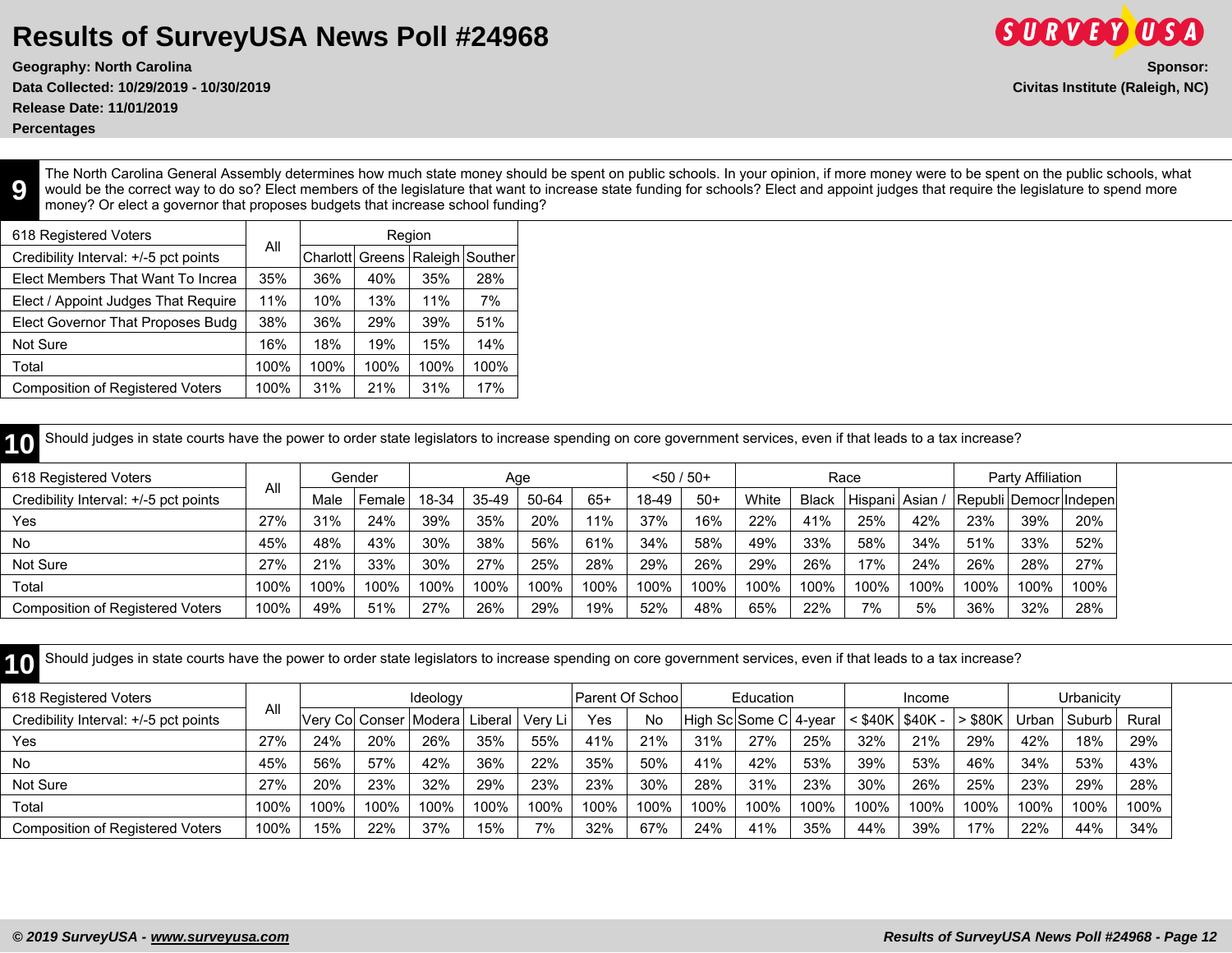**Geography: North Carolina Sponsor: Data Collected: 10/29/2019 - 10/30/2019 Civitas Institute (Raleigh, NC) Release Date: 11/01/2019 Percentages**

**10** Should judges in state courts have the power to order state legislators to increase spending on core government services, even if that leads to a tax increase?

| 618 Registered Voters                   |      |                 | Region |                 |      |
|-----------------------------------------|------|-----------------|--------|-----------------|------|
| Credibility Interval: +/-5 pct points   | All  | Charlott Greens |        | Raleigh Souther |      |
| Yes                                     | 27%  | 26%             | 23%    | 32%             | 26%  |
| No                                      | 45%  | 45%             | 47%    | 41%             | 52%  |
| Not Sure                                | 27%  | 29%             | 29%    | 28%             | 21%  |
| Total                                   | 100% | 100%            | 100%   | 100%            | 100% |
| <b>Composition of Registered Voters</b> | 100% | 31%             | 21%    | 31%             | 17%  |
|                                         |      |                 |        |                 |      |

| Which one of these factors do you think is most important when determining whether a child will be successful in public school? |     |      |        |       |       |       |       |              |       |       |              |                 |     |     |                        |     |
|---------------------------------------------------------------------------------------------------------------------------------|-----|------|--------|-------|-------|-------|-------|--------------|-------|-------|--------------|-----------------|-----|-----|------------------------|-----|
| 618 Registered Voters                                                                                                           | All |      | Gender |       |       | Age   |       | $< 50 / 50+$ |       |       |              | Race            |     |     | Party Affiliation      |     |
| Credibility Interval: +/-5 pct points                                                                                           |     | Male | Female | 18-34 | 35-49 | 50-64 | $65+$ | 18-49        | $50+$ | White | <b>Black</b> | Hispani Asian / |     |     | Republi Democr Indepen |     |
| <b>Family Support</b>                                                                                                           | 49% | 50%  | 47%    | 34%   | 50%   | 52%   | 62%   | 42%          | 56%   | 48%   | 46%          | 57%             | 51% | 55% | 38%                    | 54% |
| <b>Quality Of Teachers</b>                                                                                                      | 34% | 32%  | 36%    | 43%   | 33%   | 31%   | 28%   | 38%          | 30%   | 38%   | 30%          | 23%             | 24% | 32% | 41%                    | 30% |
| Per-pupil School Spending                                                                                                       | 3%  | 2%   | 4%     | 4%    | 3%    | 3%    | $1\%$ | 3%           | 2%    | 3%    | 2%           | 1%              | 9%  | 2%  | 5%                     | 1%  |
| State Of The Art Technology                                                                                                     | 5%  | 6%   | 3%     | 5%    | 6%    | 2%    | 4%    | 6%           | 3%    | 2%    | 11%          | 5%              | 3%  | 5%  | 6%                     | 2%  |
| Influence Of Peers / Classmates                                                                                                 | 2%  | 3%   | 2%     | 4%    | 1%    | 3%    | $0\%$ | 3%           | 2%    | 3%    | 2%           | 4%              | 1%  | 3%  | 1%                     | 3%  |

Other 3% 2% 5% 5% 4% 1% 4% 5% 2% 3% 4% 2% 3% 1% 4% 4% Not Sure | 4% | 5% | 3% | 4% | 2% | 8% | 0% | 3% | 5% | 3% | 8% | 9% | 2% | 5% | 5% Total | 100% | 100% | 100% | 100% | 100% | 100% | 100% | 100% | 100% | 100% | 100% | 100% | 100% | 100% | 100% | 100% | 100% | 100% | 100% | 100% | 100% | 100% | 100% | 100% | 100% | 100% | Composition of Registered Voters | 100% | 49% | 51% | 27% | 26% | 29% | 19% | 52% | 48% | 65% | 22% | 7% | 5% | 36% | 32% | 28%

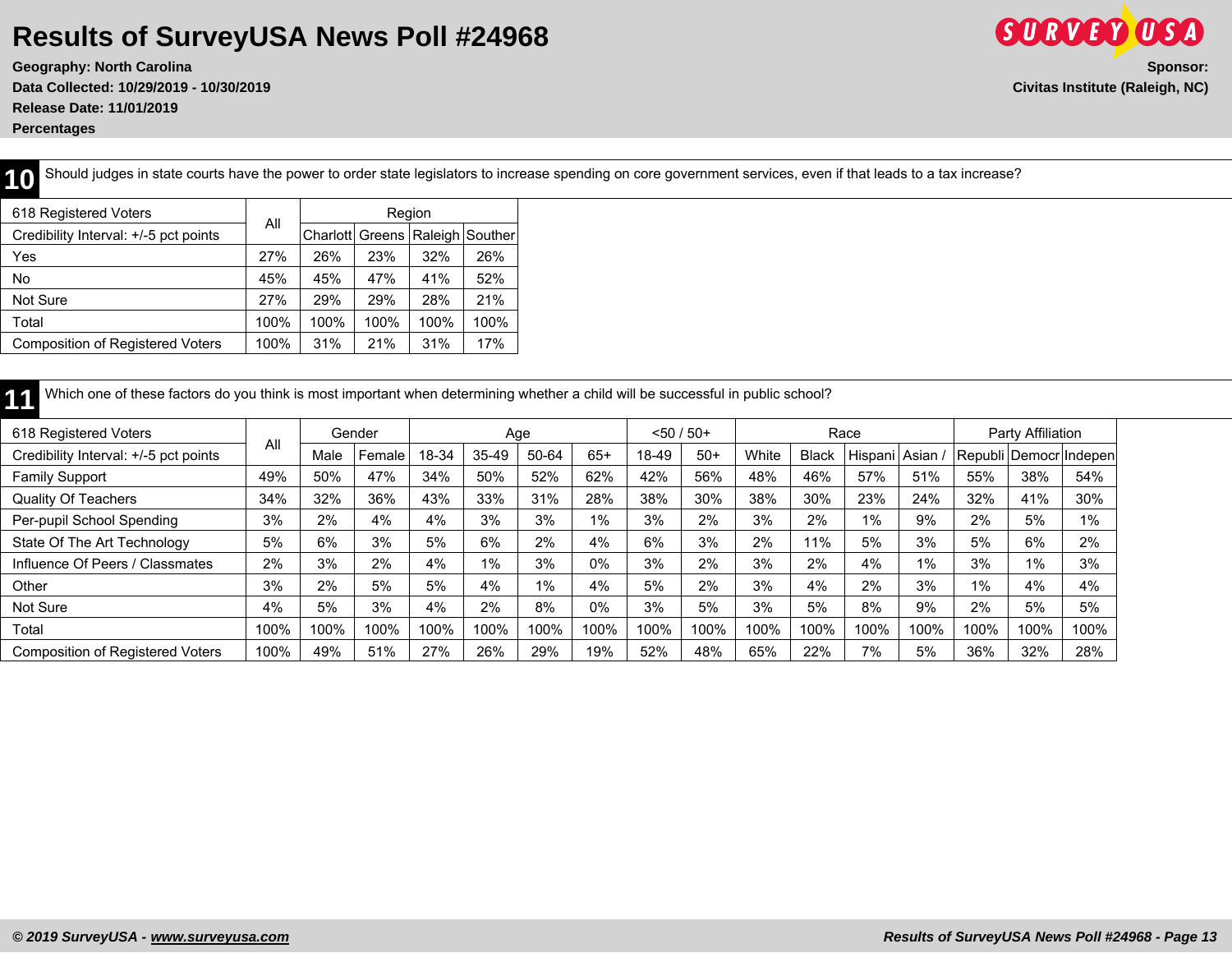**Geography: North Carolina Sponsor: Data Collected: 10/29/2019 - 10/30/2019 Civitas Institute (Raleigh, NC) Release Date: 11/01/2019**

**Percentages**

| 618 Registered Voters                   |      |       |                          | Ideology |         |         | Parent Of Schoo |           |      | Education             |      |      | Income          |       |       | Urbanicity |       |
|-----------------------------------------|------|-------|--------------------------|----------|---------|---------|-----------------|-----------|------|-----------------------|------|------|-----------------|-------|-------|------------|-------|
| Credibility Interval: +/-5 pct points   | All  |       | Very Col Conser   Modera |          | .iberal | Very Li | Yes             | <b>No</b> |      | High Sc Some C 4-year |      |      | \$40K   \$40K - | \$80K | Jrban | Suburb     | Rural |
| <b>Family Support</b>                   | 49%  | 61%   | 59%                      | 44%      | 34%     | 48%     | 50%             | 48%       | 43%  | 41%                   | 61%  | 48%  | 47%             | 54%   | 53%   | 50%        | 44%   |
| <b>Quality Of Teachers</b>              | 34%  | 25%   | 31%                      | 37%      | 38%     | 40%     | 33%             | 35%       | 40%  | 38%                   | 26%  | 33%  | 34%             | 37%   | 29%   | 33%        | 39%   |
| Per-pupil School Spending               | 3%   | $1\%$ | 2%                       | 2%       | 6%      | 3%      | 3%              | 3%        | 4%   | 2%                    | 3%   | 2%   | 5%              | 0%    | 4%    | 3%         | $1\%$ |
| State Of The Art Technology             | 5%   | 6%    | 2%                       | 4%       | 12%     | 0%      | 7%              | 3%        | 5%   | 6%                    | 2%   | 6%   | 4%              | 3%    | 5%    | 3%         | 6%    |
| Influence Of Peers / Classmates         | 2%   | 5%    | 0%                       | 4%       | 3%      | 0%      | 4%              | 2%        | 3%   | 3%                    | 1%   | 3%   | 2%              | 3%    | 3%    | 2%         | 3%    |
| Other                                   | 3%   | $1\%$ | 3%                       | 3%       | 6%      | 7%      | 2%              | 4%        | 2%   | 4%                    | 4%   | 4%   | 4%              | 3%    | 2%    | 4%         | 4%    |
| Not Sure                                | 4%   | 3%    | 4%                       | 6%       | 2%      | 2%      | $1\%$           | 5%        | 4%   | 5%                    | 3%   | 5%   | 4%              | 2%    | 3%    | 5%         | 3%    |
| Total                                   | 100% | 100%  | 100%                     | 100%     | 100%    | 100%    | 100%            | 100%      | 100% | 100%                  | 100% | 100% | 100%            | 100%  | 100%  | 100%       | 100%  |
| <b>Composition of Registered Voters</b> | 100% | 15%   | 22%                      | 37%      | 15%     | 7%      | 32%             | 67%       | 24%  | 41%                   | 35%  | 44%  | 39%             | 17%   | 22%   | 44%        | 34%   |

**11** Which one of these factors do you think is most important when determining whether a child will be successful in public school?

11 Which one of these factors do you think is most important when determining whether a child will be successful in public school?

| 618 Registered Voters                   |      |                 |      | Region  |         |
|-----------------------------------------|------|-----------------|------|---------|---------|
| Credibility Interval: +/-5 pct points   | All  | Charlott Greens |      | Raleigh | Souther |
| <b>Family Support</b>                   | 49%  | 50%             | 43%  | 49%     | 51%     |
| <b>Quality Of Teachers</b>              | 34%  | 33%             | 41%  | 32%     | 32%     |
| Per-pupil School Spending               | 3%   | 2%              | 2%   | 3%      | 4%      |
| State Of The Art Technology             | 5%   | 5%              | 1%   | 5%      | 6%      |
| Influence Of Peers / Classmates         | 2%   | 3%              | 4%   | 2%      | $1\%$   |
| Other                                   | 3%   | 2%              | 5%   | 3%      | 4%      |
| Not Sure                                | 4%   | 4%              | 4%   | 5%      | 3%      |
| Total                                   | 100% | 100%            | 100% | 100%    | 100%    |
| <b>Composition of Registered Voters</b> | 100% | 31%             | 21%  | 31%     | 17%     |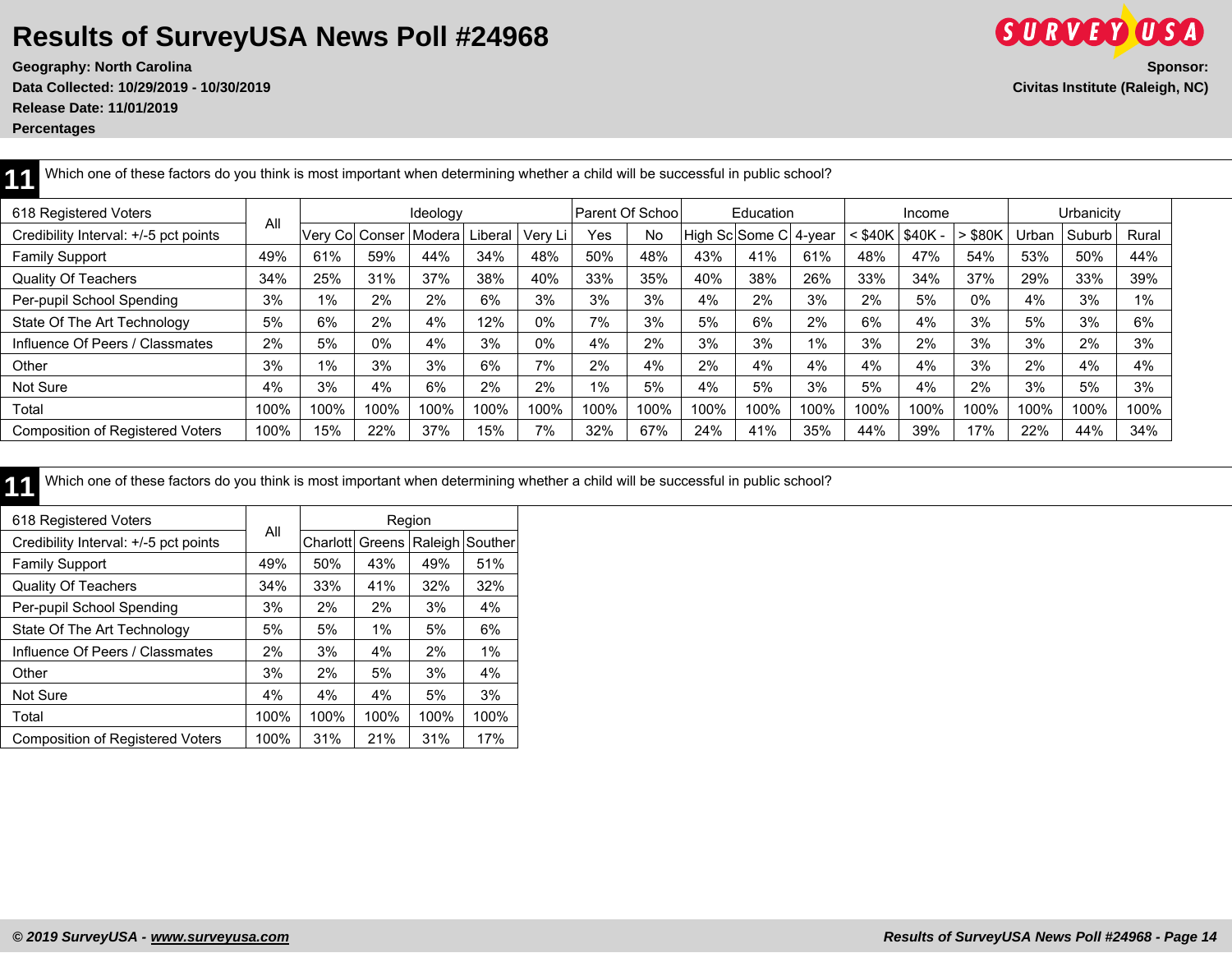**Data Collected: 10/29/2019 - 10/30/2019 Civitas Institute (Raleigh, NC)**

**Release Date: 11/01/2019**

**Percentages**

**12**

Charter schools have been an option for North Carolina students since the late 1990s. Charter schools are publicly-funded schools but are administered by private boards. Charters are free of some of the administrative regulation of traditional public schools but are still expected to meet the requirements spelled out in the charter. Do you support or oppose the creation of additional charter schools in North Carolina?

| 618 Registered Voters                   |      |      | Gender |       | Age   |       |       | $< 50 / 50+$ |       |       |              | Race              |      |      | Party Affiliation |                            |
|-----------------------------------------|------|------|--------|-------|-------|-------|-------|--------------|-------|-------|--------------|-------------------|------|------|-------------------|----------------------------|
| Credibility Interval: +/-4.8 pct points | All  | Male | Female | 18-34 | 35-49 | 50-64 | $65+$ | 18-49        | $50+$ | White | <b>Black</b> | l Hispani   Asian |      |      |                   | Republi   Democr   Indepen |
| Support                                 | 61%  | 59%  | 63%    | 67%   | 63%   | 54%   | 61%   | 65%          | 57%   | 61%   | 63%          | 51%               | 72%  | 64%  | 53%               | 66%                        |
| Oppose                                  | 19%  | 23%  | 15%    | 16%   | 22%   | 20%   | 19%   | 19%          | 20%   | 19%   | 19%          | 29%               | 8%   | 16%  | 27%               | 16%                        |
| Not Sure                                | 20%  | 17%  | 22%    | 17%   | 15%   | 26%   | 20%   | 16%          | 24%   | 20%   | 19%          | 20%               | 20%  | 20%  | 20%               | 18%                        |
| Total                                   | 100% | 100% | 100%   | 100%  | 100%  | 100%  | 100%  | 100%         | 100%  | 100%  | 100%         | 100%              | 100% | 100% | 100%              | 100%                       |
| <b>Composition of Registered Voters</b> | 100% | 49%  | 51%    | 27%   | 26%   | 29%   | 19%   | 52%          | 48%   | 65%   | 22%          | 7%                | 5%   | 36%  | 32%               | 28%                        |

**12** Charter schools have been an option for North Carolina students since the late 1990s. Charter schools are publicly-funded schools but are administered by private boards. Charters are free of some of the administrative regulation of traditional public schools but are still expected to meet the requirements spelled out in the charter. Do you support or oppose the creation of additional charter schools in North Carolina?

| 618 Registered Voters                   |      |                                    |      | Ideology |      |         | Parent Of Schoo |      |                       | Education |      |                   | Income        |              |       | Urbanicitv |       |
|-----------------------------------------|------|------------------------------------|------|----------|------|---------|-----------------|------|-----------------------|-----------|------|-------------------|---------------|--------------|-------|------------|-------|
| Credibility Interval: +/-4.8 pct points | All  | Verv Col Conser   Modera   Liberal |      |          |      | Verv Li | Yes             | No   | High Sc Some C 4-year |           |      | $<$ \$40K $\vert$ | <b>S40K -</b> | <b>\$80K</b> | Urban | Suburb     | Rural |
| Support                                 | 61%  | 68%                                | 72%  | 59%      | 48%  | 52%     | 64%             | 60%  | 66%                   | 60%       | 59%  | 63%               | 61%           | 55%          | 73%   | 56%        | 60%   |
| Oppose                                  | 19%  | 10%                                | 11%  | 18%      | 36%  | 42%     | 22%             | 18%  | 10%                   | 21%       | 23%  | 13%               | 23%           | 27%          | 17%   | 24%        | 15%   |
| Not Sure                                | 20%  | 23%                                | 18%  | 23%      | 16%  | 6%      | 14%             | 21%  | 23%                   | 19%       | 18%  | 23%               | 16%           | 18%          | 10%   | 20%        | 25%   |
| Total                                   | 100% | 100%                               | 100% | 100%     | 100% | 100%    | 100%            | 100% | 100%                  | 100%      | 100% | 100%              | 100%          | 100%         | 100%  | 100%       | 100%  |
| Composition of Registered Voters        | 100% | 15%                                | 22%  | 37%      | 15%  | 7%      | 32%             | 67%  | 24%                   | 41%       | 35%  | 44%               | 39%           | 17%          | 22%   | 44%        | 34%   |



Charter schools have been an option for North Carolina students since the late 1990s. Charter schools are publicly-funded schools but are administered by private boards. Charters are free of some of the administrative regulation of traditional public schools but are still expected to meet the requirements spelled out in the charter. Do you support or oppose the creation of additional charter schools in North Carolina?

| 618 Registered Voters                   |      | Region |      |      |                                     |  |  |  |  |
|-----------------------------------------|------|--------|------|------|-------------------------------------|--|--|--|--|
| Credibility Interval: +/-4.8 pct points | All  |        |      |      | Charlott Greens   Raleigh   Souther |  |  |  |  |
| Support                                 | 61%  | 61%    | 55%  | 62%  | 65%                                 |  |  |  |  |
| Oppose                                  | 19%  | 20%    | 18%  | 19%  | 20%                                 |  |  |  |  |
| Not Sure                                | 20%  | 19%    | 26%  | 19%  | 15%                                 |  |  |  |  |
| Total                                   | 100% | 100%   | 100% | 100% | 100%                                |  |  |  |  |
| <b>Composition of Registered Voters</b> | 100% | 31%    | 21%  | 31%  | 17%                                 |  |  |  |  |

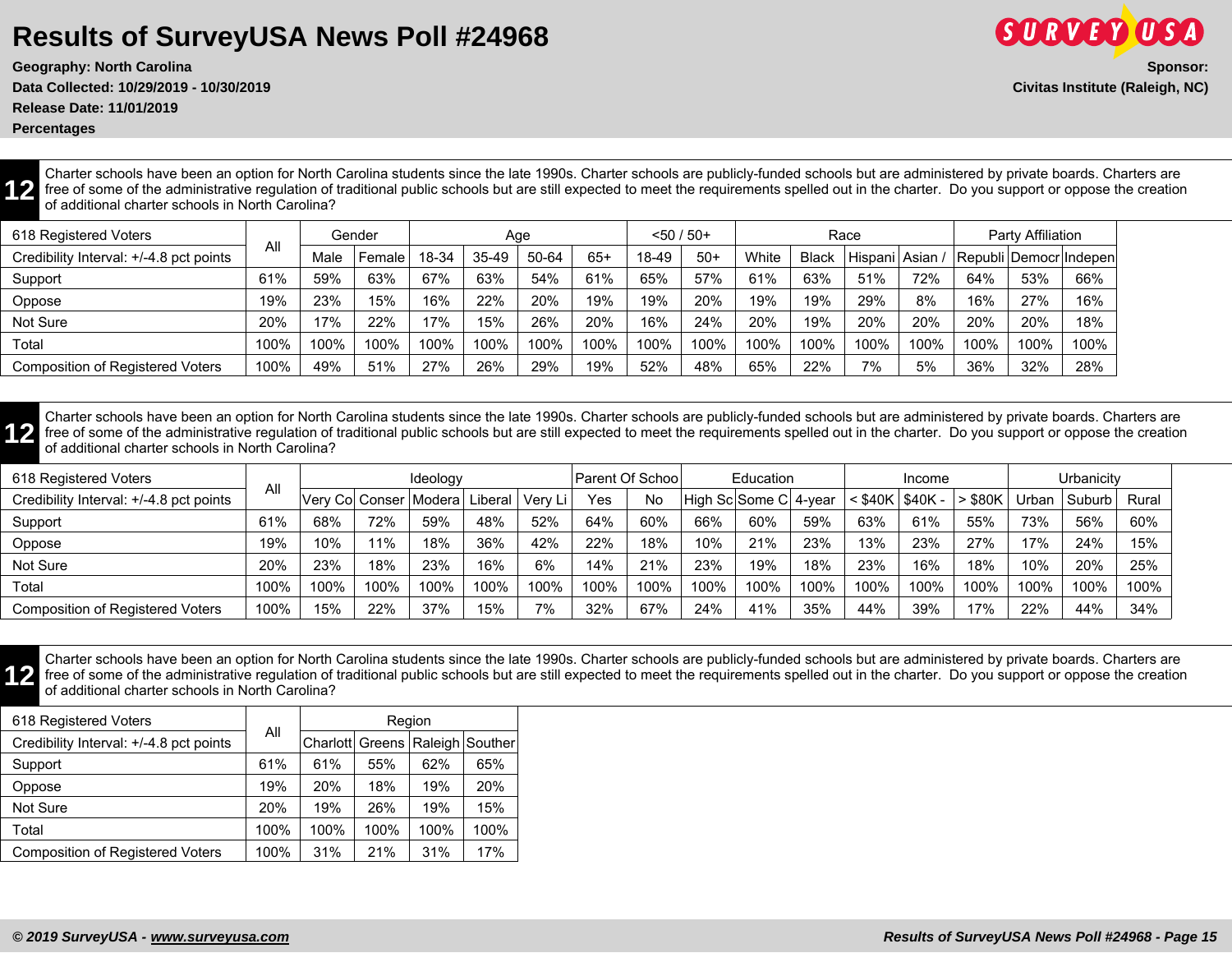**Geography: North Carolina** Sponsor: Sponsor: Sponsor: Sponsor: Sponsor: Sponsor: Sponsor: Sponsor: Sponsor: Sponsor: Sponsor: Sponsor: Sponsor: Sponsor: Sponsor: Sponsor: Sponsor: Sponsor: Sponsor: Sponsor: Sponsor: Spons **Data Collected: 10/29/2019 - 10/30/2019 Civitas Institute (Raleigh, NC) Release Date: 11/01/2019**

**Percentages**

| Should judges in state court have the power to create rules for charter schools beyond those passed by the state legislature?<br>12 |      |      |        |       |       |       |       |       |              |       |              |                     |      |      |                   |                        |
|-------------------------------------------------------------------------------------------------------------------------------------|------|------|--------|-------|-------|-------|-------|-------|--------------|-------|--------------|---------------------|------|------|-------------------|------------------------|
| 618 Registered Voters                                                                                                               | All  |      | Gender |       |       | Age   |       |       | $<$ 50 / 50+ |       |              | Race                |      |      | Party Affiliation |                        |
| Credibility Interval: +/-5 pct points                                                                                               |      | Male | Female | 18-34 | 35-49 | 50-64 | $65+$ | 18-49 | $50+$        | White | <b>Black</b> | l Hispani   Asian . |      |      |                   | Republi Democr Indepen |
| Yes                                                                                                                                 | 26%  | 27%  | 25%    | 36%   | 35%   | 20%   | 11%   | 35%   | 16%          | 22%   | 34%          | 24%                 | 51%  | 22%  | 28%               | 29%                    |
| No                                                                                                                                  | 52%  | 56%  | 48%    | 39%   | 48%   | 60%   | 64%   | 44%   | 61%          | 57%   | 45%          | 43%                 | 38%  | 58%  | 50%               | 48%                    |
| Not Sure                                                                                                                            | 22%  | 17%  | 26%    | 25%   | 17%   | 21%   | 25%   | 21%   | 23%          | 21%   | 21%          | 33%                 | 11%  | 20%  | 22%               | 23%                    |
| Total                                                                                                                               | 100% | 100% | 100%   | 100%  | 100%  | 100%  | 100%  | 100%  | 100%         | 100%  | 100%         | 100%                | 100% | 100% | 100%              | 100%                   |
| <b>Composition of Registered Voters</b>                                                                                             | 100% | 49%  | 51%    | 27%   | 26%   | 29%   | 19%   | 52%   | 48%          | 65%   | 22%          | 7%                  | 5%   | 36%  | 32%               | 28%                    |

**13** Should judges in state court have the power to create rules for charter schools beyond those passed by the state legislature?

| 618 Registered Voters                   |      | Ideology                 |      |      | Parent Of School |          | Education |      |      | Income                 |      |                     | Urbanicitv |       |       |        |       |
|-----------------------------------------|------|--------------------------|------|------|------------------|----------|-----------|------|------|------------------------|------|---------------------|------------|-------|-------|--------|-------|
| Credibility Interval: +/-5 pct points   | All  | Verv Col Conser   Modera |      |      | Liberal          | -Verv Li | Yes       | No   |      | High Sc Some C  4-year |      | $<$ \$40K   \$40K - |            | \$80K | Urban | Suburb | Rural |
| Yes                                     | 26%  | 23%                      | 29%  | 23%  | 34%              | $30\%$   | 35%       | 22%  | 23%  | 26%                    | 29%  | 27%                 | 27%        | 22%   | 39%   | 23%    | 21%   |
| <b>No</b>                               | 52%  | 60%                      | 52%  | 52%  | 48%              | 54%      | 46%       | 56%  | 51%  | 54%                    | 51%  | 50%                 | 51%        | 61%   | 45%   | 52%    | 57%   |
| Not Sure                                | 22%  | 17%                      | 18%  | 25%  | 18%              | 16%      | 18%       | 23%  | 26%  | 20%                    | 20%  | 23%                 | 22%        | 16%   | 15%   | 25%    | 22%   |
| Total                                   | 100% | 100%                     | 100% | 100% | 100%             | 100%     | 100%      | 100% | 100% | 100%                   | 100% | 100%                | 100%       | 100%  | 100%  | 100%   | 100%  |
| <b>Composition of Registered Voters</b> | 100% | 15%                      | 22%  | 37%  | 15%              | 7%       | 32%       | 67%  | 24%  | 41%                    | 35%  | 44%                 | 39%        | 17%   | 22%   | 44%    | 34%   |

**13** Should judges in state court have the power to create rules for charter schools beyond those passed by the state legislature?

| 618 Registered Voters                   |      | Region |      |      |                                     |  |  |  |  |
|-----------------------------------------|------|--------|------|------|-------------------------------------|--|--|--|--|
| Credibility Interval: +/-5 pct points   | All  |        |      |      | Charlott Greens   Raleigh   Souther |  |  |  |  |
| Yes                                     | 26%  | 21%    | 24%  | 33%  | 27%                                 |  |  |  |  |
| No                                      | 52%  | 53%    | 56%  | 44%  | 60%                                 |  |  |  |  |
| Not Sure                                | 22%  | 26%    | 20%  | 23%  | 14%                                 |  |  |  |  |
| Total                                   | 100% | 100%   | 100% | 100% | 100%                                |  |  |  |  |
| <b>Composition of Registered Voters</b> | 100% | 31%    | 21%  | 31%  | 17%                                 |  |  |  |  |

**SURVEY USA**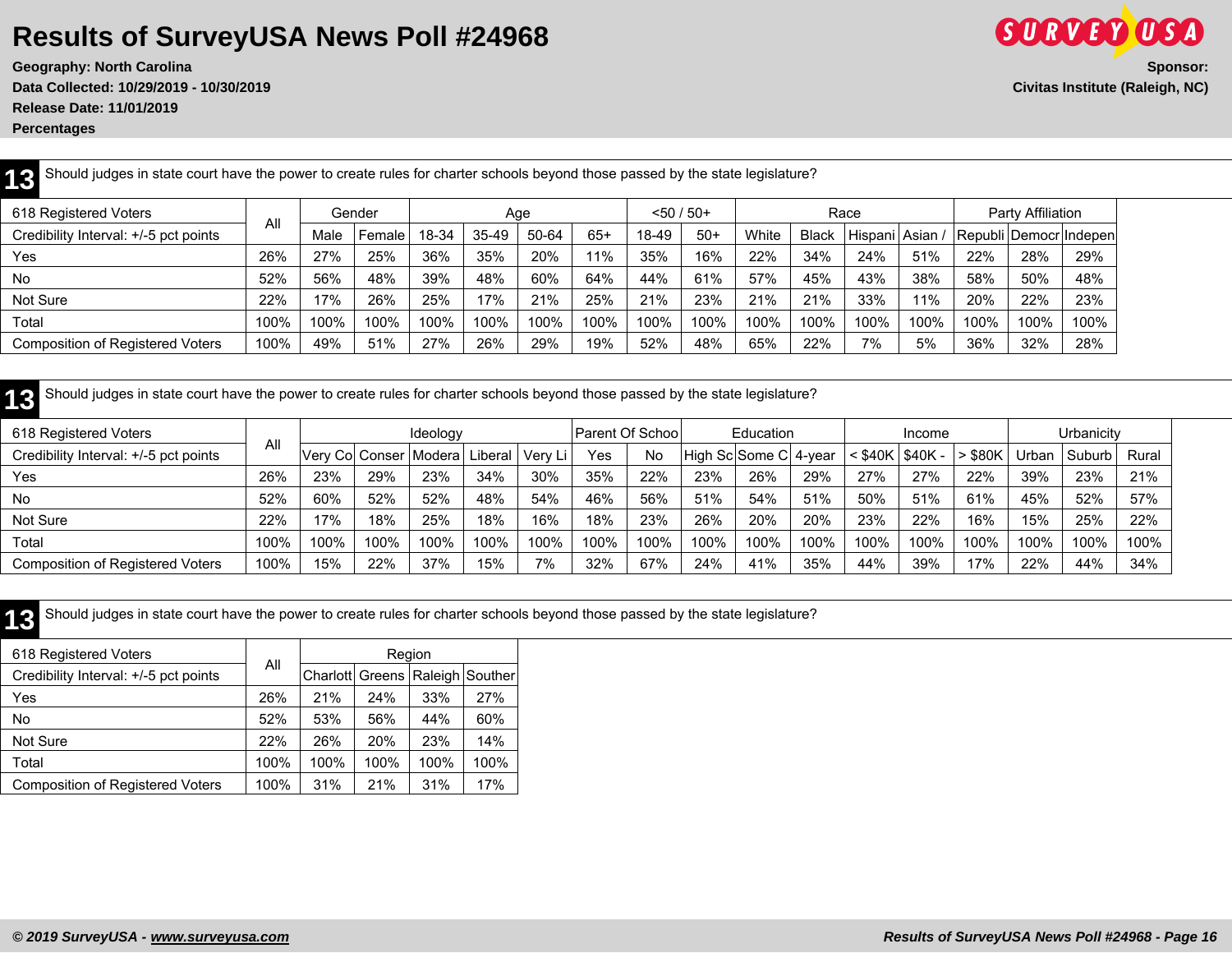**Release Date: 11/01/2019**

**Percentages**

Which of these statements best reflects your views on charter schools? <p>

**14** Charter schools are a positive addition to North Carolina's educational environment; they provide parents with additional educational options.<br> Charter schools negatively impact public schools. They siphon much-needed funds from the public schools and often lead to greater segregation in our schools.<br>

| 618 Registered Voters                   |      |      | Gender | Aqe   |       |       |       | $< 50 / 50+$ |       | Race  |              |                 |      | Party Affiliation |      |                        |
|-----------------------------------------|------|------|--------|-------|-------|-------|-------|--------------|-------|-------|--------------|-----------------|------|-------------------|------|------------------------|
| Credibility Interval: +/-4.9 pct points | All  | Male | Female | 18-34 | 35-49 | 50-64 | $65+$ | 18-49        | $50+$ | White | <b>Black</b> | Hispani   Asian |      |                   |      | Republi Democr Indepen |
| Positive Addition To NC's Educational   | 59%  | 61%  | 58%    | 58%   | 60%   | 54%   | 69%   | 59%          | 60%   | 60%   | 59%          | 46%             | 71%  | 65%               | 51%  | 64%                    |
| <b>Negatively Impact Public Schools</b> | 29%  | 30%  | 28%    | 28%   | 27%   | 32%   | 28%   | 28%          | 30%   | 27%   | 31%          | 43%             | 24%  | 24%               | 40%  | 22%                    |
| Not Sure                                | 12%  | 9%   | 14%    | 14%   | 13%   | 14%   | 4%    | 13%          | 10%   | 13%   | 10%          | 10%             | 5%   | 11%               | 9%   | 14%                    |
| Total                                   | 100% | 100% | 100%   | 100%  | 100%  | 100%  | 100%  | 100%         | 100%  | 100%  | 100%         | 100%            | 100% | 100%              | 100% | 100%                   |
| <b>Composition of Registered Voters</b> | 100% | 49%  | 51%    | 27%   | 26%   | 29%   | 19%   | 52%          | 48%   | 65%   | 22%          | 7%              | 5%   | 36%               | 32%  | 28%                    |

Which of these statements best reflects your views on charter schools? <p>

**14** Charter schools are a positive addition to North Carolina's educational environment; they provide parents with additional educational options.<br> Charter schools negatively impact public schools. They siphon much-needed funds from the public schools and often lead to greater segregation in our schools.<br>

| 618 Registered Voters                   |      | Ideology                 |      |       |         | Parent Of School |      | Education |      |                       | Income |       |           |         | Urbanicitv |        |       |
|-----------------------------------------|------|--------------------------|------|-------|---------|------------------|------|-----------|------|-----------------------|--------|-------|-----------|---------|------------|--------|-------|
| Credibility Interval: +/-4.9 pct points | All  | Verv Col Conser   Modera |      |       | Liberal | Very Li          | Yes  | No        |      | High Sc Some C 4-year |        | \$40K | ' \$40K - | $s$ 80K | Urban      | Suburb | Rural |
| Positive Addition To NC's Educational   | 59%  | 67%                      | 68%  | 61%   | 42%     | 52%              | 57%  | 61%       | 65%  | 57%                   | 58%    | 59%   | 61%       | 57%     | 62%        | 54%    | 64%   |
| <b>Negatively Impact Public Schools</b> | 29%  | 23%                      | 19%  | 28%   | 52%     | 36%              | 35%  | 27%       | 16%  | 32%                   | 35%    | 25%   | 31%       | 33%     | 33%        | 31%    | 24%   |
| Not Sure                                | 12%  | 10%                      | 13%  | $1\%$ | 6%      | 12%              | 8%   | 12%       | 19%  | 11%                   | 7%     | 16%   | 7%        | 10%     | 5%         | 15%    | 12%   |
| Total                                   | 100% | 100%                     | 100% | 100%  | 100%    | 100%             | 100% | 100%      | 100% | 100%                  | 100%   | 100%  | 100%      | 100%    | 100%       | 100%   | 100%  |
| <b>Composition of Registered Voters</b> | 100% | 15%                      | 22%  | 37%   | 15%     | 7%               | 32%  | 67%       | 24%  | 41%                   | 35%    | 44%   | 39%       | 17%     | 22%        | 44%    | 34%   |

Which of these statements best reflects your views on charter schools? <p>

**14** Charter schools are a positive addition to North Carolina's educational environment; they provide parents with additional educational options.<br> Charter schools negatively impact public schools. They siphon much-needed funds from the public schools and often lead to greater segregation in our schools.<br>

| 618 Registered Voters                   | All  | Region |      |      |                                     |  |  |  |  |
|-----------------------------------------|------|--------|------|------|-------------------------------------|--|--|--|--|
| Credibility Interval: +/-4.9 pct points |      |        |      |      | Charlott Greens   Raleigh   Souther |  |  |  |  |
| Positive Addition To NC's Educational   | 59%  | 58%    | 60%  | 60%  | 61%                                 |  |  |  |  |
| <b>Negatively Impact Public Schools</b> | 29%  | 30%    | 31%  | 26%  | 30%                                 |  |  |  |  |
| Not Sure                                | 12%  | 11%    | 9%   | 15%  | 10%                                 |  |  |  |  |
| Total                                   | 100% | 100%   | 100% | 100% | 100%                                |  |  |  |  |
| <b>Composition of Registered Voters</b> | 100% | 31%    | 21%  | 31%  | 17%                                 |  |  |  |  |